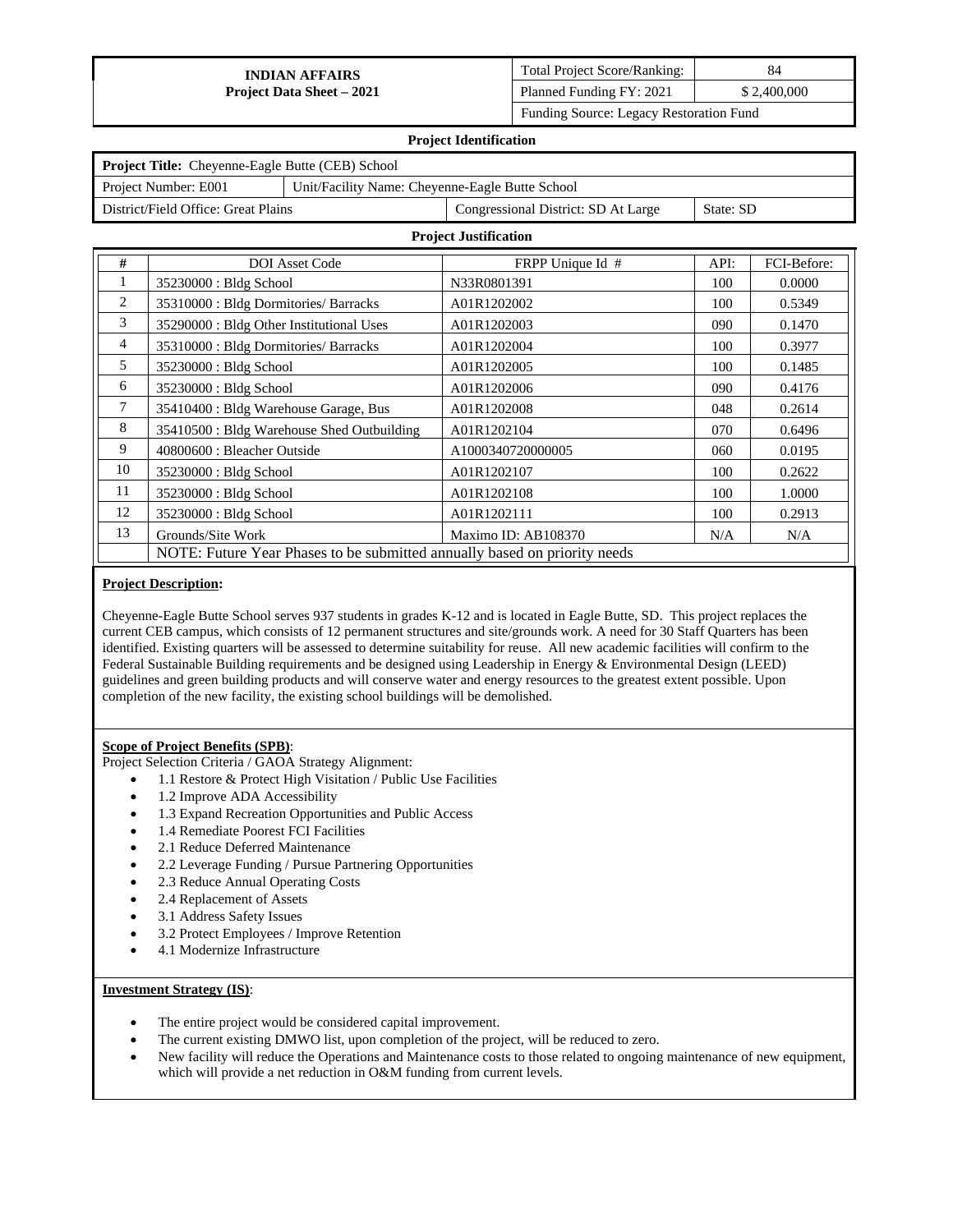# **Consequences of Failure to Act (CFA):**

Without this project operation and maintenance costs will continue to increase due to increasingly poor system performance. Student performance will also continue to be impaired by inadequate facilities incapable of addressing modern educational requirements.

# **Ranking Categories:**

| FCI/API (40%) |          | FCI 0.3862 | API 84 | Score = $40$ |                                                                                                                                                 |
|---------------|----------|------------|--------|--------------|-------------------------------------------------------------------------------------------------------------------------------------------------|
| <b>SPB</b>    | $(20\%)$ |            |        | Score = $20$ |                                                                                                                                                 |
| IS            | $(20\%)$ |            |        | Score = $13$ |                                                                                                                                                 |
| CFA           | $(20\%)$ |            |        | $Score = 11$ |                                                                                                                                                 |
|               |          |            |        |              | Combined ranking factors = $(.40 \text{ x API/FCI score}) + (.20 \text{ x SPB score}) + (.20 \text{ x IS score}) + (.20 \text{ x CFA score}) =$ |

| Capital Asset Planning Exhibit 300 Analysis Required:<br>VE Study:<br>Scheduled                                                                                                                   | Yes                                                                                                                                                                                                                                        | <b>Total Project Score: 84</b>                                |  |  |
|---------------------------------------------------------------------------------------------------------------------------------------------------------------------------------------------------|--------------------------------------------------------------------------------------------------------------------------------------------------------------------------------------------------------------------------------------------|---------------------------------------------------------------|--|--|
|                                                                                                                                                                                                   | <b>Project Costs and Status</b>                                                                                                                                                                                                            |                                                               |  |  |
| <b>Project Cost Estimate (this PDS):</b><br>$\frac{0}{0}$<br>\$<br>Deferred Maintenance Work:<br>\$2,400,000<br>100<br>$\Omega$<br>Capital Improvement Work:<br>0<br>\$2,400,000<br>100<br>Total: | <b>Project Funding History:</b> (entire project)<br>Appropriated to Date:<br>FY21 GAOA Funding Phase I:<br>Other Non-GAOA Funding:<br>Future GAOA Funding to Complete Project<br>Future Non-GAOA Funding to Complete Project: \$<br>Total: | $\Omega$<br>2,400,000<br>\$105,000,000<br>\$<br>\$107,400,000 |  |  |
| A B CO<br><b>Class of Estimate</b> (circle one):<br>Estimate Escalated to FY:<br>XX/XXXX                                                                                                          | <b>Planning and Design Funds: \$'s</b><br>Planning Funds Received in FY 2021 \$<br>Design Funds Received in FY 2021 \$                                                                                                                     | 890,000<br>1.510.000                                          |  |  |
| Dates:<br>Sch'd<br>Actual<br>Construction Award/Start:<br>12/2021<br>Project Complete:<br>06/2023                                                                                                 | <b>Project Data Sheet</b><br>Prepared/Last Updated:<br>1/14/2021                                                                                                                                                                           | <b>DOI</b> Approved:<br>11/2/2020                             |  |  |
| <b>Annual Operations &amp; Maintenance Costs \$</b>                                                                                                                                               |                                                                                                                                                                                                                                            |                                                               |  |  |

| Current: \$1,254,000 | Projected: \$941,000 | Change: \$-313,000<br>Net |
|----------------------|----------------------|---------------------------|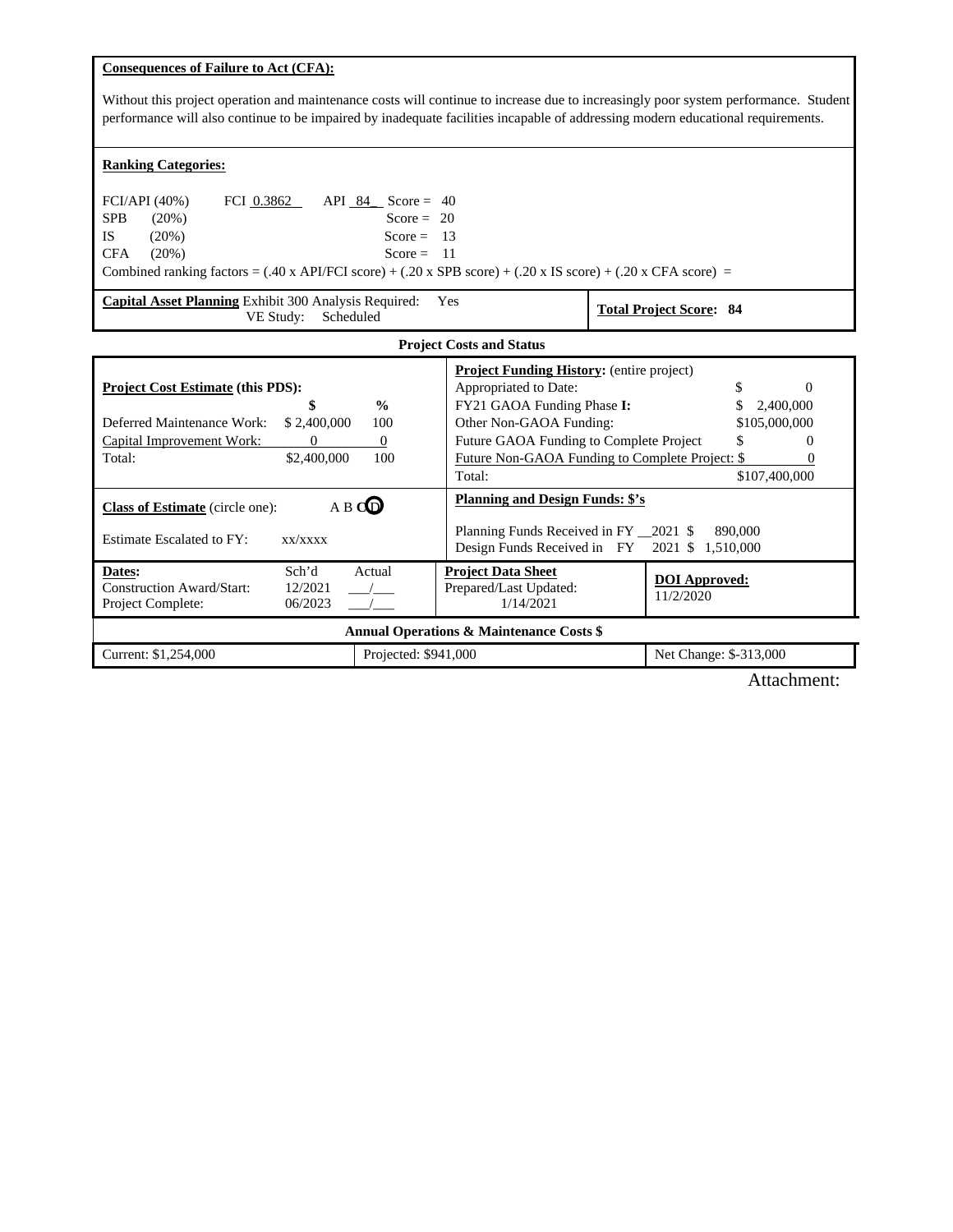Total Project Score/Ranking: 89 Planned Funding FY: Planned Funding F 1:<br>2021 852,879,258

Funding Source: Legacy Restoration Fund

## **Project Identification**

**Project Title:** Many Farms High School SA-CI Program – Option 4

Project Number: E002 Unit/Facility Name: Many Farms High School

District/Field Office: Navajo Region Congressional District: 01 State: AZ

| #              | DOI Asset Code                                                                 | FRPP Unique Id #    | API: | FCI-Before: |
|----------------|--------------------------------------------------------------------------------|---------------------|------|-------------|
| $\mathbf{1}$   | Building, Utility Plant, Other<br><b>BUILDING \ UTILPLNT \ OTHER</b>           | Maximo ID: AB231199 | 100  | 0.0116      |
| 2              | 35500200 : Bldg Pump House Well House                                          | A1000335120000080   | 100  | 0.1444      |
| 3              | 40800600 : Bleacher Outside                                                    | A1000335120000014   | 060  | 0.0623      |
| $\overline{4}$ | 35500200 : Bldg Pump House Well House                                          | A1000335120000096   | 100  | 0.1099      |
| 5              | Building, Pump House<br><b>BUILDING \ PUMPHS</b>                               | Maximo ID: AB231200 | 100  | 0.0137      |
| 6              | 35290000 : Bldg Other Institutional Uses                                       | N35R2101156         | 100  | 1.0000      |
| 7              | 35100000: Bldg Office                                                          | N35R2101157         | 100  | 0.3867      |
| 8              | 35500000 : Bldg Industrial                                                     | N35R2101160         | 100  | 0.2962      |
| 9              | 35230000 : Bldg School                                                         | N35R2101161         | 100  | 0.0631      |
| 10             | 35600000 : Bldg Service                                                        | N35R2101162         | 100  | 0.7263      |
| 11             | 35310000: Bldg Dormitories/ Barracks                                           | N35R2101163         | 100  | 0.7733      |
| 12             | 35230000 : Bldg School                                                         | N35R2101164         | 100  | 0.0468      |
| 13             | 35290000 : Bldg Other Institutional Uses                                       | N35R2101165         | 100  | 1.0000      |
| 14             | 35310000: Bldg Dormitories/ Barracks                                           | N35R2101166         | 100  | 0.9706      |
| 15             | 35310000: Bldg Dormitories/ Barracks                                           | N35R2101167         | 100  | 0.6807      |
| 16             | 35300200 : Bldg Housing Single Family                                          | N35R2101176         | 070  | 0.0486      |
| 17             | 35300200 : Bldg Housing Single Family                                          | N35R2101178         | 070  | 0.2820      |
| 18             | 35801500 : Bldg Greenhouse                                                     | N35R2101286         | 100  | 0.1931      |
| 19             | Storage, Other<br>BUILDING \ STORAGE \ OTHER                                   | Maximo ID: AB107780 | 070  | 0.0000      |
| 20             | 35410500 : Bldg Warehouse Shed Outbuilding                                     | A1000335120000000   | 070  | 0.4617      |
| 21             | 35410700 : Bldg Warehouse Warehouse                                            | A1000335120000037   | 070  | 0.1286      |
| 22             | 35410000 : Bldg Warehouses                                                     | N35R2101291         | 070  | 0.0749      |
| 23             | 35410000 : Bldg Warehouses                                                     | N35R2101292         | 070  | 0.1714      |
| 24             | 35500000 : Bldg Industrial                                                     | N35R2101293         | 100  | 0.1122      |
| 25             | 35410000 : Bldg Warehouses                                                     | N35R2101296         | 070  | 0.0429      |
| $26\,$         | 35410000: Bldg Warehouses                                                      | N35R2101297         | 070  | 0.2672      |
| 27             | 35410700 : Bldg Warehouse Warehouse                                            | A1000335120000076   | 070  | 0.4367      |
| $28\,$         | School, Secondary, Boarding<br>BUILDING \ SCHOOL \ SCNDRY \<br><b>BOARDING</b> | Maximo ID: AB107781 | 100  | 0.0458      |
| 29             | 35230000 : Bldg School                                                         | N35R2101369         | 100  | 0.0869      |
| 30             | 35230000 : Bldg School                                                         | N35R2101370         | 100  | 0.0230      |
| 31             | <b>Baseball Dugout</b><br>BUILDING \ BSBLLDGT                                  | Maximo ID: AB107784 | 050  | 0.0000      |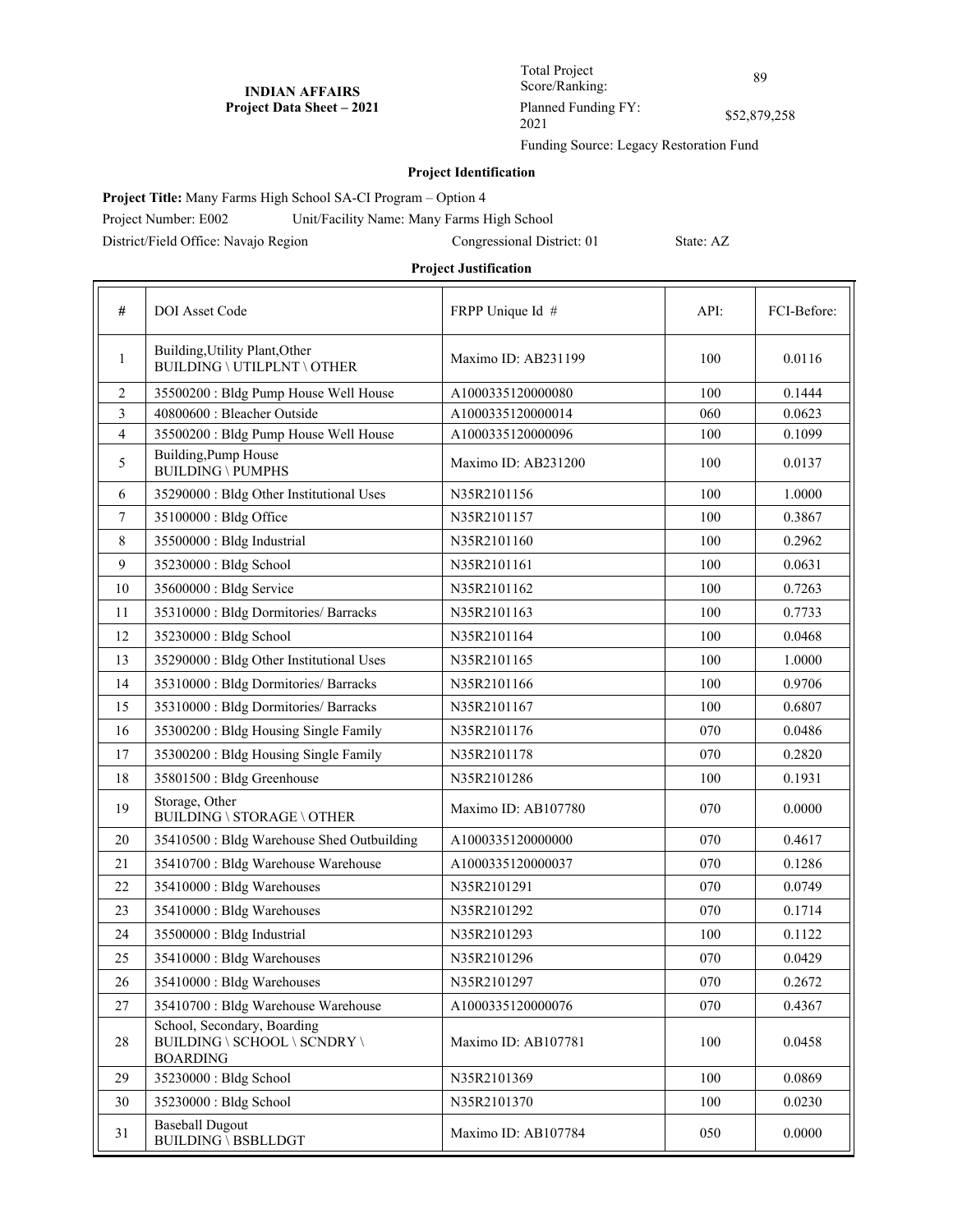| 32 | <b>Baseball Dugout</b><br><b>BUILDING \ BSBLLDGT</b>                      | Maximo ID: AB107785 | 050 | 0.0000 |
|----|---------------------------------------------------------------------------|---------------------|-----|--------|
| 33 | 35410000 : Bldg Warehouses                                                | N35R2101636         | 060 | 0.0000 |
| 34 | 35230000 : Bldg School                                                    | N35R2101646         | 070 | 0.0000 |
| 35 | Building, Fire Station<br><b>BUILDING \ FIRESTAT</b>                      | Maximo ID: AB231201 | 100 | 0.0136 |
| 36 | 35410500 : Bldg Warehouse Shed Outbuilding                                | N35R2101874         | 100 | 0.0000 |
| 37 | 35410500 : Bldg Warehouse Shed Outbuilding                                | N35R2101875         | 100 | 0.0000 |
| 38 | 35410500 : Bldg Warehouse Shed Outbuilding                                | N35R2101876         | 100 | 0.0000 |
| 39 | Building, Pump House<br><b>BUILDING \ PUMPHS</b>                          | Maximo ID: AB231202 | 100 | 0.1467 |
| 40 | 35410000 : Bldg Warehouses                                                | N35R2100M16         | 070 | 0.1157 |
| 41 | Grounds/Site Work                                                         | Maximo ID: AB108438 | N/A | N/A    |
|    | NOTE: Future Year Phases to be submitted annually based on priority needs |                     |     |        |

# **Project Description:**

Many Farms High School serves 465 students in grades 9-12 and is located 23 miles north of Chinle, AZ. This project consolidates current education programs housed in multiple buildings throughout the campus into a single facility. Enhancements to current facilities include renovation of main building entrance, improvements to current campus security systems, installation of new site perimeter fencing, expansion of parking lots, improvements to handicapped access to campus. Staff Quarters will also be assessed to determine need for renovation. The project also includes installation of a Building Management System (BMS) to allow maintenance personnel better control of mechanical systems, which will provide improved energy efficiency, as well as lower longterm operating costs. Demolition or transfer of excess facilities is also included in the project.

# **Scope of Project Benefits (SPB)**:

Project Selection Criteria / GAOA Strategy Alignment:

- 1.1 Improve ADA Accessibility
- 1.2 Expand Recreation Opportunities and Public Access
- 1.3 Remediate Poorest FCI Facilities
- 2.1 Reduce Deferred Maintenance
- 2.2 Leverage Funding / Pursue Partnering Opportunities
- 2.3 Reduce Annual Operating Costs
- 2.4 Replacement of Assets
- 3.1 Address Safety Issues
- 3.2 Protect Employees / Improve Retention
- 4.1 Modernize Infrastructure

# **Investment Strategy (IS)**:

- When complete this project will address multiple Life/Health/Safety/Accessibility deficiencies, reduce the footprint of owned government assets, and modernize the remaining facilities to meet current educational program delivery requirements.
- Project will include all current Deferred Maintenance Work Orders, reducing the backlog.
- This project enables continued use of mission critical facilities, increases environmental policy compliance, and reduces operations and maintenance costs. This project is part of the long-term facility and asset management plan for Indian Affairs that is fulfilled through the Site Assessment and Capital Investment (SA-CI) Program. The SA-CI program is modeled on the Department of Defense Education Authority (DODEA) assessment as the Congress encouraged the Bureau to consider and improve upon pursuant to Public Law 114-113

## **Consequences of Failure to Act (CFA):**

Without this project operation and maintenance costs will continue to increase due to increasingly poor system performance. Student performance will also continue to be impaired by inadequate facilities incapable of addressing modern educational requirements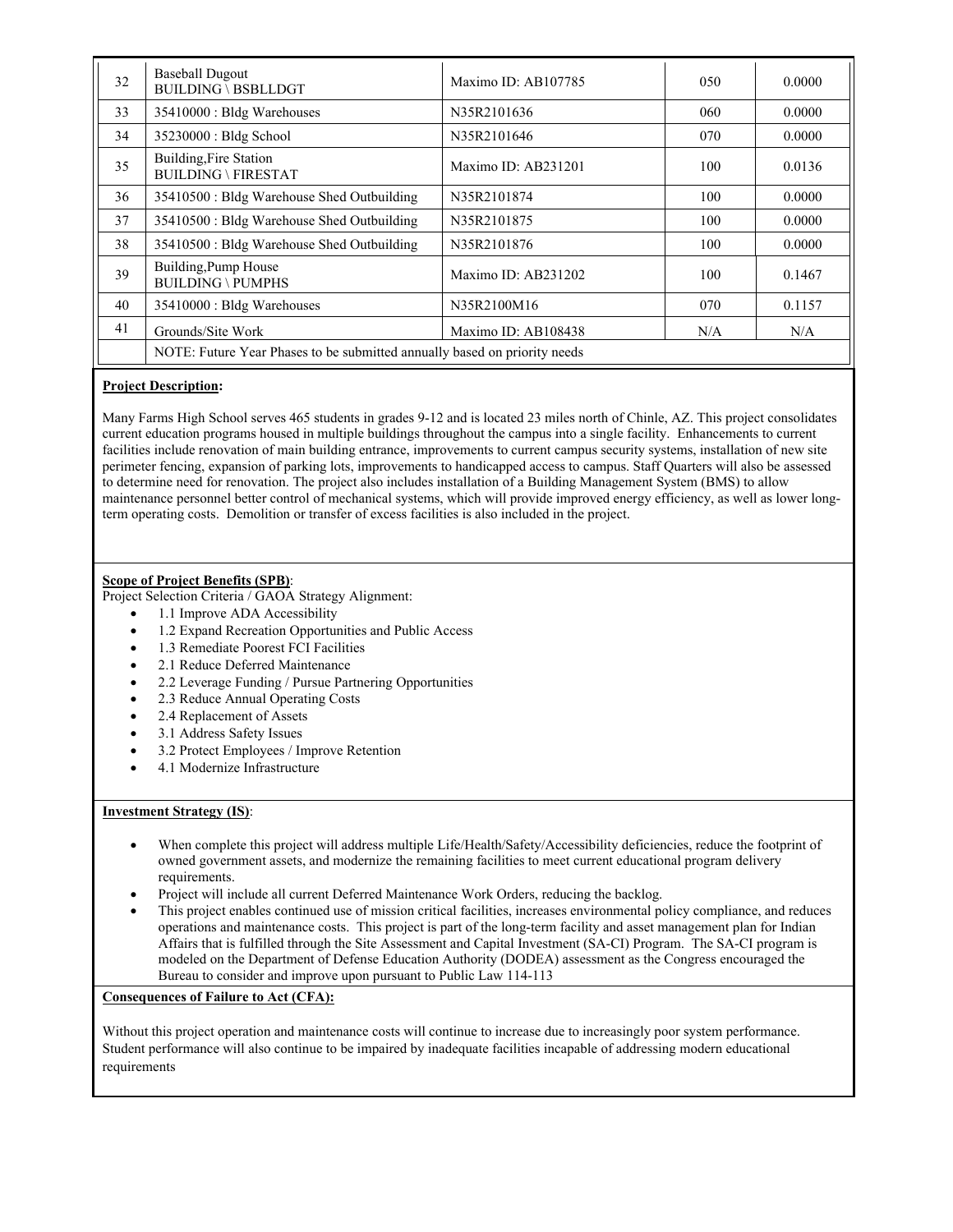| <b>Ranking Categories:</b>                                                                                                                                                                                                                                                                                                                                                                                                                                |                                                                                                                                                                                 |                                              |                                                                            |  |  |
|-----------------------------------------------------------------------------------------------------------------------------------------------------------------------------------------------------------------------------------------------------------------------------------------------------------------------------------------------------------------------------------------------------------------------------------------------------------|---------------------------------------------------------------------------------------------------------------------------------------------------------------------------------|----------------------------------------------|----------------------------------------------------------------------------|--|--|
| FCI/API $(40\%)$<br>FCI 0.6080<br>API 87<br>Score = $40$<br><b>SPB</b><br>(20%)<br>Score = $20$<br>$(20\%)$<br><b>IS</b><br>Score = $16$<br>(20%)<br>Score = $14$<br><b>CFA</b><br>Combined ranking factors = $(.40 \times API/FCI score) + (.20 \times SPB score) + (.20 \times IS score) + (.20 \times CFA score)$ =<br><b>Capital Asset Planning</b> Exhibit 300 Analysis Required:<br>Yes<br><b>Total Project Score: 89</b><br>VE Study:<br>Scheduled |                                                                                                                                                                                 |                                              |                                                                            |  |  |
|                                                                                                                                                                                                                                                                                                                                                                                                                                                           | <b>Project Costs and Status</b>                                                                                                                                                 |                                              |                                                                            |  |  |
| <b>Project Cost Estimate (this PDS):</b><br>$\frac{0}{0}$<br>S<br>Deferred Maintenance Work:<br>\$52,879,258<br>100<br>Capital Improvement Work:<br>$\theta$<br>$\mathbf{0}$<br>\$52,879,258<br>100<br>Total:                                                                                                                                                                                                                                             | <b>Project Funding History:</b> (entire project)<br>Appropriated to Date:<br>FY21 GAOA Funding:<br>Other Non-GAOA Funding:<br>Future GAOA Funding to Complete Project<br>Total: | Future Non-GAOA Funding to Complete Project: | S<br>$\Omega$<br>\$52,879,258<br>$\theta$<br>0<br>$\Omega$<br>\$52,879,258 |  |  |
| ABCO<br><b>Class of Estimate</b> (circle one):<br>Estimate Escalated to FY:<br>xx/xxxx                                                                                                                                                                                                                                                                                                                                                                    | <b>Planning and Design Funds: \$'s</b><br>Planning Funds Received in FY 2021 \$ 500,000<br>Design Funds Received in FY 2021 \$5,200,000                                         |                                              |                                                                            |  |  |
| Sch'd<br>Actual<br>Dates:<br>12/2021<br>Construction Award/Start:<br>06/2023<br>Project Complete:                                                                                                                                                                                                                                                                                                                                                         | <b>Project Data Sheet</b><br>Prepared/Last Updated:<br>01/13/2021                                                                                                               | <b>DOI</b> Approved:<br>11/2/2020            |                                                                            |  |  |
| <b>Annual Operations &amp; Maintenance Costs \$</b>                                                                                                                                                                                                                                                                                                                                                                                                       |                                                                                                                                                                                 |                                              |                                                                            |  |  |
| Current: \$2,506,000<br>Projected: \$1,879,500<br>Net Change: \$-626,500                                                                                                                                                                                                                                                                                                                                                                                  |                                                                                                                                                                                 |                                              |                                                                            |  |  |
| The annual O&M requirement is an estimate. At this time, the Bureau does not have a design for the new facility and has assumed a<br>25% reduction in the annual $O\&M$ requirement.                                                                                                                                                                                                                                                                      |                                                                                                                                                                                 |                                              |                                                                            |  |  |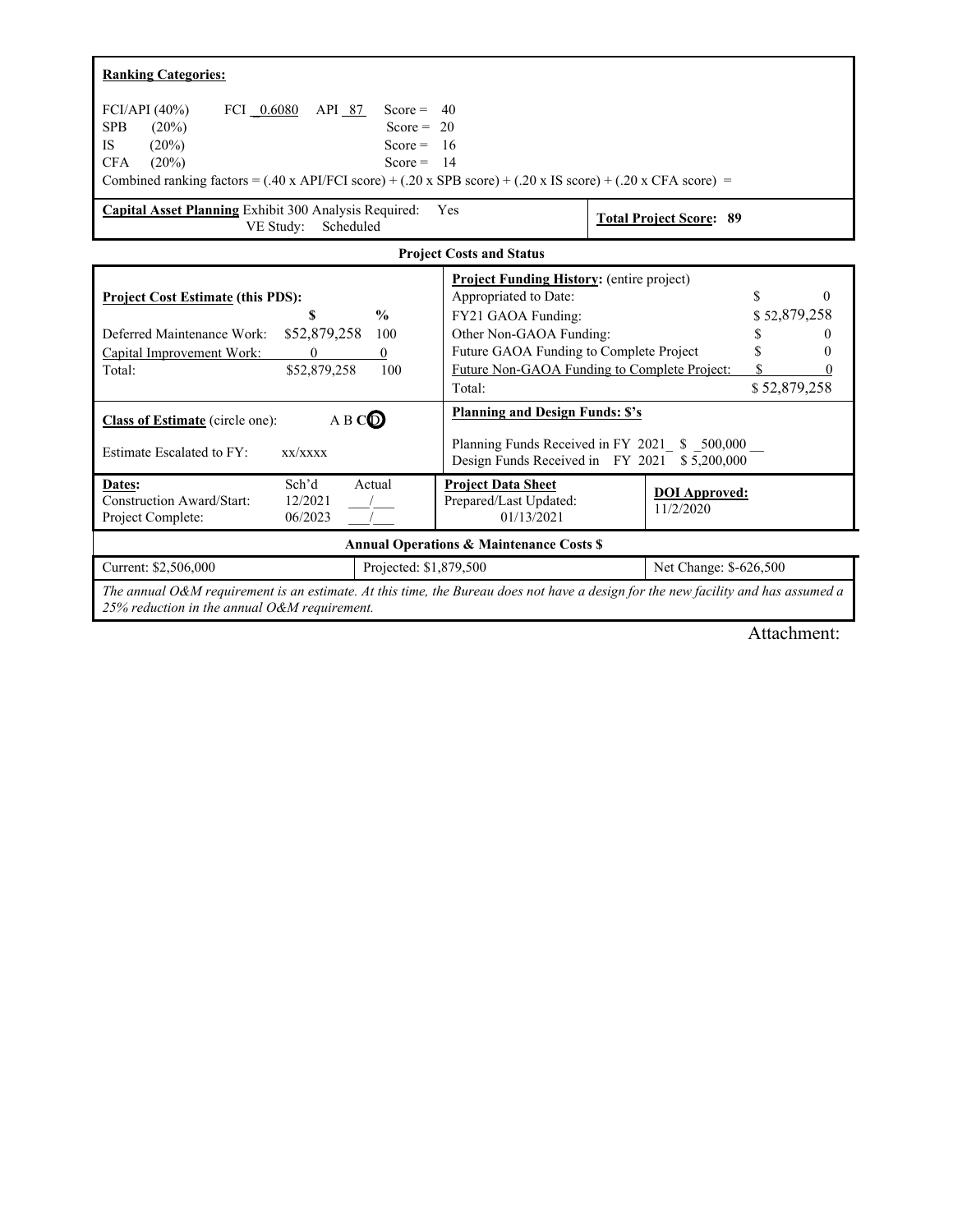| <b>Total Project Score/Ranking:</b>          | 47          |  |
|----------------------------------------------|-------------|--|
| Planned Funding FY: 2021                     | \$1,105,965 |  |
| Funding Source: Land Legacy Restoration Fund |             |  |

| <b>Project Identification</b>                                                                                                                                                       |                                                   |  |  |  |
|-------------------------------------------------------------------------------------------------------------------------------------------------------------------------------------|---------------------------------------------------|--|--|--|
|                                                                                                                                                                                     | <b>Project Title:</b> GAOA Super-Demo - Southwest |  |  |  |
| Unit/Facility Name: OHKAY O WINGEH (SAN JUAN) COMMUNITY SCHOOL, PINE HILL<br>SCHOOLS(NEW), HAAK'U COMMUNITY ACADEMY, SAN FELIPE PUEBLO<br>Project Number: E003<br>ELEMENTARY SCHOOL |                                                   |  |  |  |
| District/Field Office: Southwest<br>Congressional District: NM-02, NM-03<br>State: NM                                                                                               |                                                   |  |  |  |
| <b>Project Justification</b>                                                                                                                                                        |                                                   |  |  |  |

| #              | <b>DOI</b> Asset Code                                                     | FRPP Unique Id #    | API: | FCI-Before: |  |
|----------------|---------------------------------------------------------------------------|---------------------|------|-------------|--|
|                | 35500000 : Bldg Industrial                                                | M75R0200904         | 100  | 0.0072      |  |
| 2              | 35230000 : Bldg School                                                    | M75R0200801         | 100  | 0.2281      |  |
| 3              | 35230000 : Bldg School                                                    | M20R1200704         | 100  | 1.0000      |  |
| $\overline{4}$ | 35230000 : Bldg School                                                    | M20R1200705         | 100  | 0.0939      |  |
| 5              | 35230000 : Bldg School                                                    | M20R1200707         | 100  | 0.0751      |  |
| 6              | 35230000 : Bldg School                                                    | M20R1200709         | 100  | 0.1435      |  |
|                | 35230000 : Bldg School                                                    | M25R1400721         | 100  | 0.1575      |  |
| 8              | Grounds: Incinerator                                                      | Maximo ID: AB108492 | N/A  | N/A         |  |
|                | NOTE: Future Year Phases to be submitted annually based on priority needs |                     |      |             |  |

## **Project Description:**

This project will be a super-demo of multiple identified excess structures within the BIE school inventory. Indian Affairs (IA) will leverage the Great American Outdoors Act (GAOA) funding and donation authorities, combined with project management and acquisition vehicle process improvements, to greatly improve the safety and overall condition of Educational Facilities. GAOA funding will be utilized to reduce the Deferred Maintenance (DM) backlog, protect critical resources, eliminate attractive nuisances, improve school site safety, and provide environments conducive for student learning.

The DFMC Demolition program relieves the Bureau of unsafe and uninhabitable buildings and provides for safe campus environments. This program also removes federal assets from the Federal Inventory by transfer to Tribes after hazardous materials have been abated. This program resolves numerous safety and health hazards associated with abandoned buildings such as hazardous materials, unauthorized entry, vandalism, etc.

This project involves the demolition of 31,599 square feet of education buildings at four schools in the Southwest region.

#### **Scope of Project Benefits (SPB)**:

Project Selection Criteria / GAOA Strategy Alignment:

- 1.4 Remediate Poorest FCI Facilities
	- o Removal of the identified buildings also removes the applied DMWO costs from the FCI calculations, thereby increasing the overall condition of the site.
	- 2.1 Reduce or Eliminate Deferred Maintenance
		- o When an asset is disposed of, the DM amount associated with the asset is removed from the IA-FMS and the FCI calculation.
- 2.2 Leverage Funding / Pursue Partnering Opportunities
- GAOA disposal funding can be leveraged with other programs within DFMC, including the SACI site assessments and new school construction requiring the removal of old, excess school buildings.
- 2.3 Reduce Annual Operating Costs
	- o Operation and maintenance costs currently being expended to address the excess buildings will be eliminated.
- 2.4 Remove, Replace, or Dispose of Assets
- 3.1 Address Safety Issues
	- o Safety and Attractive Nuisance issues will be eliminated with the removal of the identified buildings coupled with site remediation as necessary.
- 3.2 Protect Employees / Improve Retention
	- o Removal of visual-blight buildings will immediately improve the visual aspects of the school sites, providing an improved aesthetic atmosphere.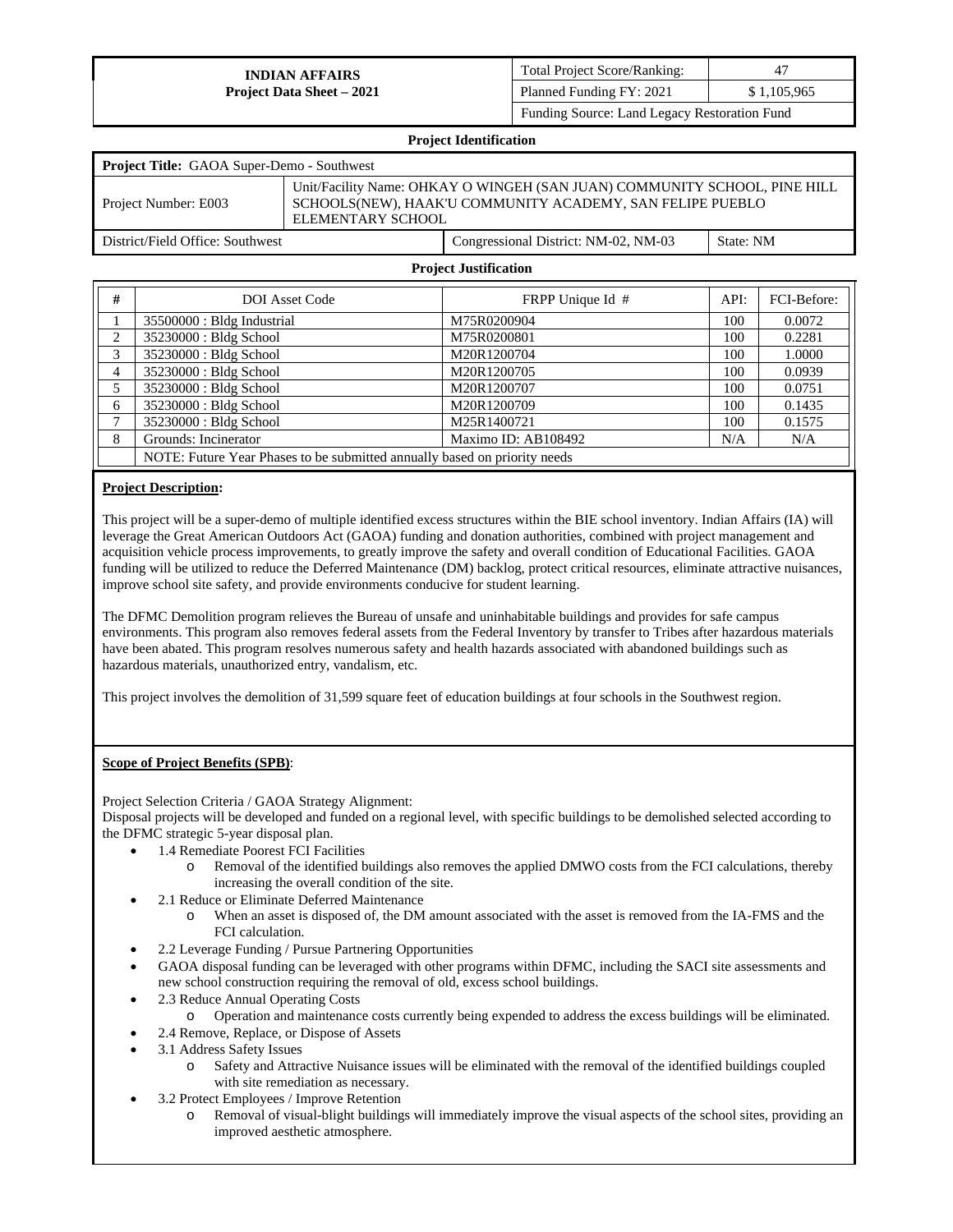# **Investment Strategy (IS)**:

The demolition of the identified buildings will reduce deferred maintenance in the following ways;

- Deferred Maintenance Work Orders contained within the Maximo system will be removed for all buildings addressed in this GAOA super-demo project.
- When an asset is disposed of, the DM amount associated with the asset is removed from the IA-FMS and the FCI calculation.
- Operations and Maintenance (O&M) applied to these buildings will also be eliminated.
- Total Deferred Maintenance Reduction of Project: **\$1,198,000**

## **Consequences of Failure to Act (CFA):**

Without this project, students will continue to be exposed to an educational environment containing derelict and potentially dangerous buildings, potentially jeopardizing safety and negatively impacting academic performance.

## **Ranking Categories:**

| FCI/API (40%) |          |  | FCI $0.0803$ API 72 Score = 12 |                                                                                                                                                                     |
|---------------|----------|--|--------------------------------|---------------------------------------------------------------------------------------------------------------------------------------------------------------------|
| <b>SPB</b>    | $(20\%)$ |  | Score = $\theta$               |                                                                                                                                                                     |
| IS            | $(20\%)$ |  | Score = $20$                   |                                                                                                                                                                     |
| CFA           | $(20\%)$ |  | Score = $15$                   |                                                                                                                                                                     |
|               |          |  |                                | Combined ranking factors = $(.40 \times API/FCI \text{ score}) + (.20 \times SPB \text{ score}) + (.20 \times IS \text{ score}) + (.20 \times CFA \text{ score}) =$ |

**Capital Asset Planning** Exhibit 300 Analysis Required: N/A Exhibit 500 Analysis Required:  $N/A$  **Total Project Score: 47**<br>VE Study:  $N/A$ 

### **Project Costs and Status**

| <b>Project Cost Estimate (this PDS):</b><br>$\frac{0}{0}$<br>S<br>Deferred Maintenance Work:<br>\$1,105,965<br>100<br>Capital Improvement Work:<br>$\Omega$<br>$\theta$<br>\$1,105,965<br>100<br>Total: |        |  | <b>Project Funding History:</b> (entire project)<br>Appropriated to Date:<br>FY21 GAOA Funding:<br>Other Non-GAOA Funding:<br>Future GAOA Funding to Complete Project<br>Future Non-GAOA Funding to Complete Project:<br>Total: |                                   |  | $\Omega$<br>\$1,105,965<br>$\theta$<br>0<br>\$1,1,05,965 |
|---------------------------------------------------------------------------------------------------------------------------------------------------------------------------------------------------------|--------|--|---------------------------------------------------------------------------------------------------------------------------------------------------------------------------------------------------------------------------------|-----------------------------------|--|----------------------------------------------------------|
| A B CO<br><b>Class of Estimate</b> (circle one):<br>Estimate Escalated to FY:<br>x x / x x x x                                                                                                          |        |  | <b>Planning and Design Funds: \$'s</b><br>Planning Funds Received in FY 5                                                                                                                                                       |                                   |  |                                                          |
| Dates:<br>Sch'd<br>Construction Award/Start:<br>09/2021<br>03/2022<br>Project Complete:                                                                                                                 | Actual |  | <b>Project Data Sheet</b><br>Prepared/Last Updated:<br>01/14/2021                                                                                                                                                               | <b>DOI</b> Approved:<br>11/2/2020 |  |                                                          |
| <b>Annual Operations &amp; Maintenance Costs \$</b>                                                                                                                                                     |        |  |                                                                                                                                                                                                                                 |                                   |  |                                                          |
| Current: \$185,000<br>Projected: \$0                                                                                                                                                                    |        |  |                                                                                                                                                                                                                                 | Net Change: \$-185,000            |  |                                                          |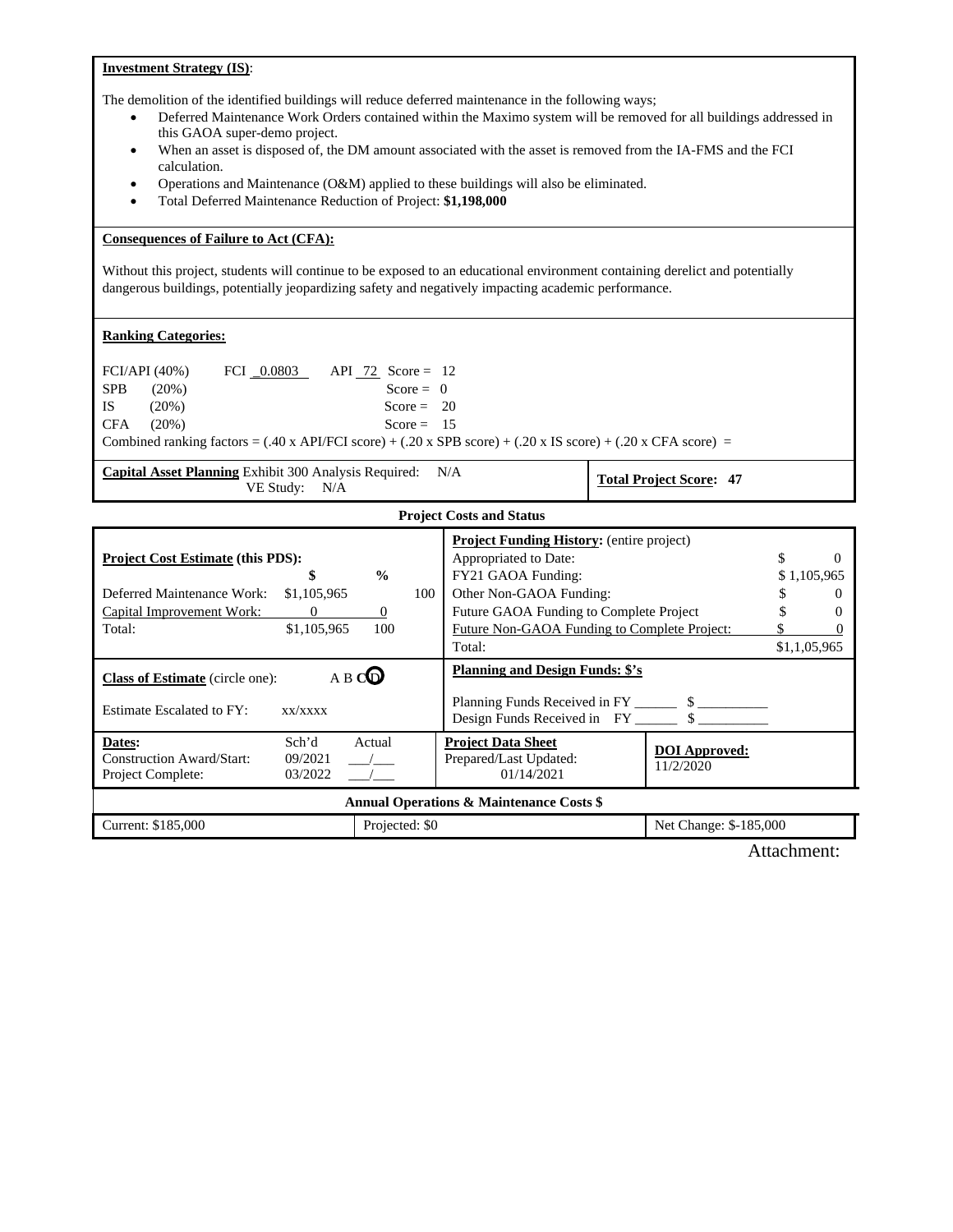| <b>Total Project Score/Ranking:</b>     | 66          |
|-----------------------------------------|-------------|
| Planned Funding FY: 2021                | \$9,319,485 |
| Funding Source: Legacy Restoration Fund |             |

# **Project Identification**

| Project Title: GAOA Super-Demo - Navajo Nation #1 |                                      |                                                                                                                                                |               |  |  |  |
|---------------------------------------------------|--------------------------------------|------------------------------------------------------------------------------------------------------------------------------------------------|---------------|--|--|--|
| Project Number: E005                              | NAZBAS (TEECNOSPOS) COMMUNITY SCHOOL | Unit/Facility Name: LUKACHUKAI BOARDING SCHOOL, MARIANO LAKE COMMUNITY<br>SCHOOL, OJO ENCINO DAY SCHOOL, PUEBLO PINTADO COMMUNITY SCHOOL, TIIS |               |  |  |  |
| District/Field Office: Navajo Nation              |                                      | Congressional District: AZ-1, NM-1, NM-2                                                                                                       | State: AZ, NM |  |  |  |

| $\#$           | <b>DOI</b> Asset Code                      | FRPP Unique Id #  | API: | FCI-Before: |
|----------------|--------------------------------------------|-------------------|------|-------------|
| 1              | 35300300 : Bldg Housing Multi-Family Plex  | N35R0700255       | 070  | 0.6313      |
| $\overline{c}$ | 35300300 : Bldg Housing Multi-Family Plex  | N32R1000636       | 070  | 0.6621      |
| 3              | 35300300 : Bldg Housing Multi-Family Plex  | N32R1000637       | 070  | 0.5953      |
| $\overline{4}$ | 35300300 : Bldg Housing Multi-Family Plex  | N32R1000638       | 070  | 0.6743      |
| 5              | 35300300 : Bldg Housing Multi- Family Plex | N32R1000639       | 070  | 0.6925      |
| $6\,$          | 35300200: Bldg Housing Single Family       | N32R1000640       | 080  | 0.8354      |
| 7              | 35500200 : Bldg Pump House Well House      | A1000345320000046 | 100  | 0.0000      |
| $\,8\,$        | 35600000 : Bldg Service                    | N32R1000644       | 100  | 0.5780      |
| 9              | 35600000 : Bldg Service                    | N32R1000645       | 100  | 0.6713      |
| 10             | 35300300 : Bldg Housing Multi- Family Plex | N32R1000646       | 070  | 0.4652      |
| 11             | 35230000 : Bldg School                     | N32R1000656       | 100  | 0.2525      |
| 12             | 35801600 : Bldg Garage Detached            | N32R1000657       | 047  | 0.1715      |
| 13             | 35310000: Bldg Dormitories/ Barracks       | N32R1000658       | 100  | 0.1200      |
| 14             | 35801600 : Bldg Garage Detached            | N32R1000659       | 037  | 0.1207      |
| 15             | 35291400 : Bldg Dining Hall Cafeteria      | N32R1000660       | 100  | 0.1220      |
| 16             | 35230000 : Bldg School                     | N32R1000661       | 100  | 0.0675      |
| 17             | 35500200: Bldg Pump House Well House       | A1000345320000018 | 100  | 0.0916      |
| 18             | 35300200: Bldg Housing Single Family       | N32R1000664       | 070  | 0.2970      |
| 19             | 35300200 : Bldg Housing Single Family      | N32R1000665       | 070  | 0.4672      |
| 20             | 35300200 : Bldg Housing Single Family      | N32R1000666       | 070  | 0.4351      |
| 21             | 35300200 : Bldg Housing Single Family      | N32R1000667       | 070  | 0.3026      |
| 22             | 35300200 : Bldg Housing Single Family      | N32R1000668       | 070  | 0.4428      |
| 23             | 35300200: Bldg Housing Single Family       | N32R1000669       | 070  | 0.4754      |
| 24             | 35300200: Bldg Housing Single Family       | N32R1000670       | 070  | 0.4194      |
| 25             | 35300200: Bldg Housing Single Family       | N32R1000671       | 070  | 0.3551      |
| 26             | 35300200 : Bldg Housing Single Family      | N32R1000672       | 070  | 0.3189      |
| 27             | 35300300 : Bldg Housing Multi- Family Plex | N32R1000673       | 070  | 0.2342      |
| 28             | 35300600: Bldg Housing Garage              | N32R1000674       | 037  | 0.3408      |
| 29             | 35300200 : Bldg Housing Single Family      | N32R1000675       | 070  | 0.3236      |
| 30             | 35300200 : Bldg Housing Single Family      | N32R1000676       | 070  | 0.3517      |
| 31             | 35300300 : Bldg Housing Multi- Family Plex | N32R1000677       | 070  | 0.3950      |
| 32             | 35300200 : Bldg Housing Single Family      | N32R1000678       | 070  | 0.4322      |
| 33             | 35300200 : Bldg Housing Single Family      | N32R1000679       | 070  | 0.4184      |
| 34             | 35300200: Bldg Housing Single Family       | N32R1000680       | 070  | 0.3715      |
| 35             | 35300200 : Bldg Housing Single Family      | N32R1000681       | 070  | 0.4547      |
| 36             | 35300200 : Bldg Housing Single Family      | N32R1000682       | 070  | 0.4484      |
| 37             | 35300300 : Bldg Housing Multi- Family Plex | N32R1000683       | 070  | 0.4491      |
| 38             | 35300600: Bldg Housing Garage              | N32R1000684       | 037  | 0.2462      |
| 39             | 35300200 : Bldg Housing Single Family      | N32R1000685       | 070  | 0.4094      |
| 40             | 35300200 : Bldg Housing Single Family      | N32R1000686       | 070  | 0.2155      |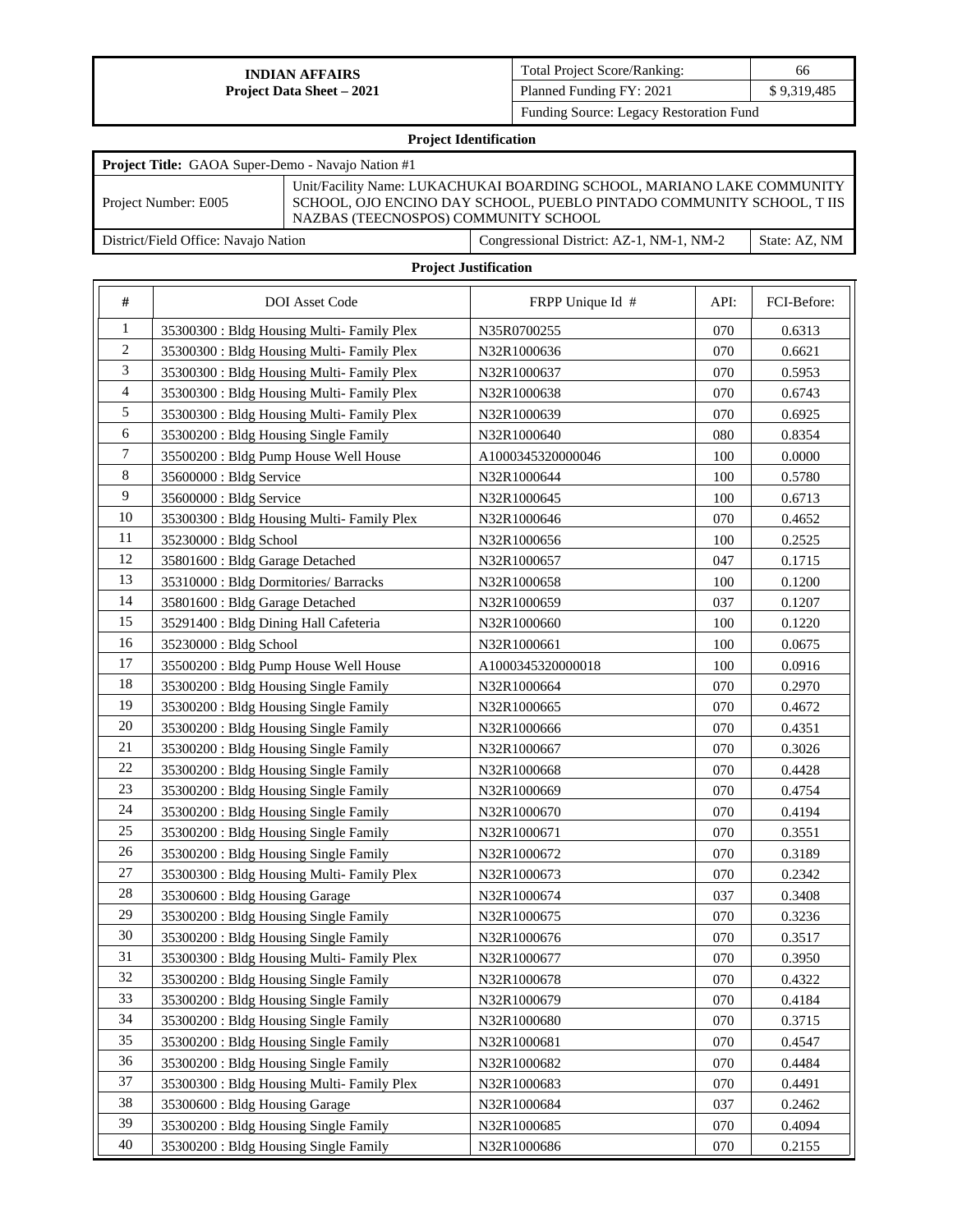| 41 | 35300200 : Bldg Housing Single Family                                     | N32R1000687         | 070 | 0.2024 |
|----|---------------------------------------------------------------------------|---------------------|-----|--------|
| 42 | 35300300 : Bldg Housing Multi- Family Plex                                | N32R1000688         | 070 | 0.1756 |
| 43 | 35300600 : Bldg Housing Garage                                            | N32R1000689         | 037 | 0.3408 |
| 44 | 35290000 : Bldg Other Institutional Uses                                  | N32R1000736         | 100 | 0.1981 |
| 45 | 35230400 : Bldg School Elementary                                         | N34R1500300         | 100 | 0.1848 |
| 46 | 35290000 : Bldg Other Institutional Uses                                  | N34R1500310         | 100 | 0.1125 |
| 47 | 35230000 : Bldg School                                                    | N34R1500356         | 100 | 0.0734 |
| 48 | 35410700 : Bldg Warehouse Warehouse                                       | N34R1500305         | 070 | 0.0000 |
| 49 | 35300300 : Bldg Housing Multi-Family Plex                                 | N34R1500301         | 070 | 0.1329 |
| 50 | 35300200 : Bldg Housing Single Family                                     | N34R1500302         | 080 | 0.1046 |
| 51 | Quarters, Mobile Home                                                     | Maximo ID: AB107658 | 028 | 0.1724 |
| 52 | 35230000 : Bldg School                                                    | N34R1300558         | 100 | 0.0932 |
| 53 | 35230000 : Bldg School                                                    | N34R1300578         | 100 | 0.1201 |
| 54 | 35410000 : Bldg Warehouses                                                | N34R1200421         | 070 | 0.0987 |
|    | NOTE: Future Year Phases to be submitted annually based on priority needs |                     |     |        |

**Project Description:** This project will be a super-demo of multiple identified excess structures within the BIE school inventory. Indian Affairs (IA) will leverage the Great American Outdoors Act (GAOA) funding and donation authorities, combined with project management and acquisition vehicle process improvements, to greatly improve the safety and overall condition of Educational Facilities. GAOA funding will be utilized to reduce the Deferred Maintenance (DM) backlog, protect critical resources, eliminate attractive nuisances, improve school site safety, and provide environments conducive for student learning.

The DFMC Demolition program relieves the Bureau of unsafe and uninhabitable buildings and provides for safe campus environments. This program also removes federal assets from the Federal Inventory by transfer to Tribes after hazardous materials have been abated. This program resolves numerous safety and health hazards associated with abandoned buildings such as hazardous materials, unauthorized entry, vandalism, etc.

This project involves the demolition of 266,271 square feet of education buildings at five schools in Navajo region.

## **Scope of Project Benefits (SPB)**:

Project Selection Criteria / GAOA Strategy Alignment:

Disposal projects will be developed and funded on a regional level, with specific buildings to be demolished selected according to the DFMC strategic 5-year disposal plan.

- 1.4 Remediate Poorest FCI Facilities
	- o Removal of the identified buildings also removes the applied DMWO costs from the FCI calculations, thereby increasing the overall condition of the site.
	- 2.1 Reduce or Eliminate Deferred Maintenance
		- o When an asset is disposed of, the DM amount associated with the asset is removed from the IA-FMS and the FCI calculation.
	- 2.2 Leverage Funding / Pursue Partnering Opportunities
- GAOA disposal funding can be leveraged with other programs within DFMC, including the SACI site assessments and new school construction requiring the removal of old, excess school buildings.
- 2.3 Reduce Annual Operating Costs
	- o Operation and maintenance costs currently being expended to address the excess buildings will be eliminated.
- 2.4 Remove, Replace, or Dispose of Assets
- 3.1 Address Safety Issues
	- o Safety and Attractive Nuisance issues will be eliminated with the removal of the identified buildings coupled with site remediation as necessary.
- 3.2 Protect Employees / Improve Retention
	- o Removal of visual-blight buildings will immediately improve the visual aspects of the school sites, providing an improved aesthetic atmosphere.

#### **Investment Strategy (IS)**:

The demolition of the identified buildings will reduce deferred maintenance in the following ways;

- Deferred Maintenance Work Orders contained within the Maximo system will be removed for all buildings addressed in this GAOA super-demo project.
- When an asset is disposed of, the DM amount associated with the asset is removed from the IA-FMS and the FCI calculation.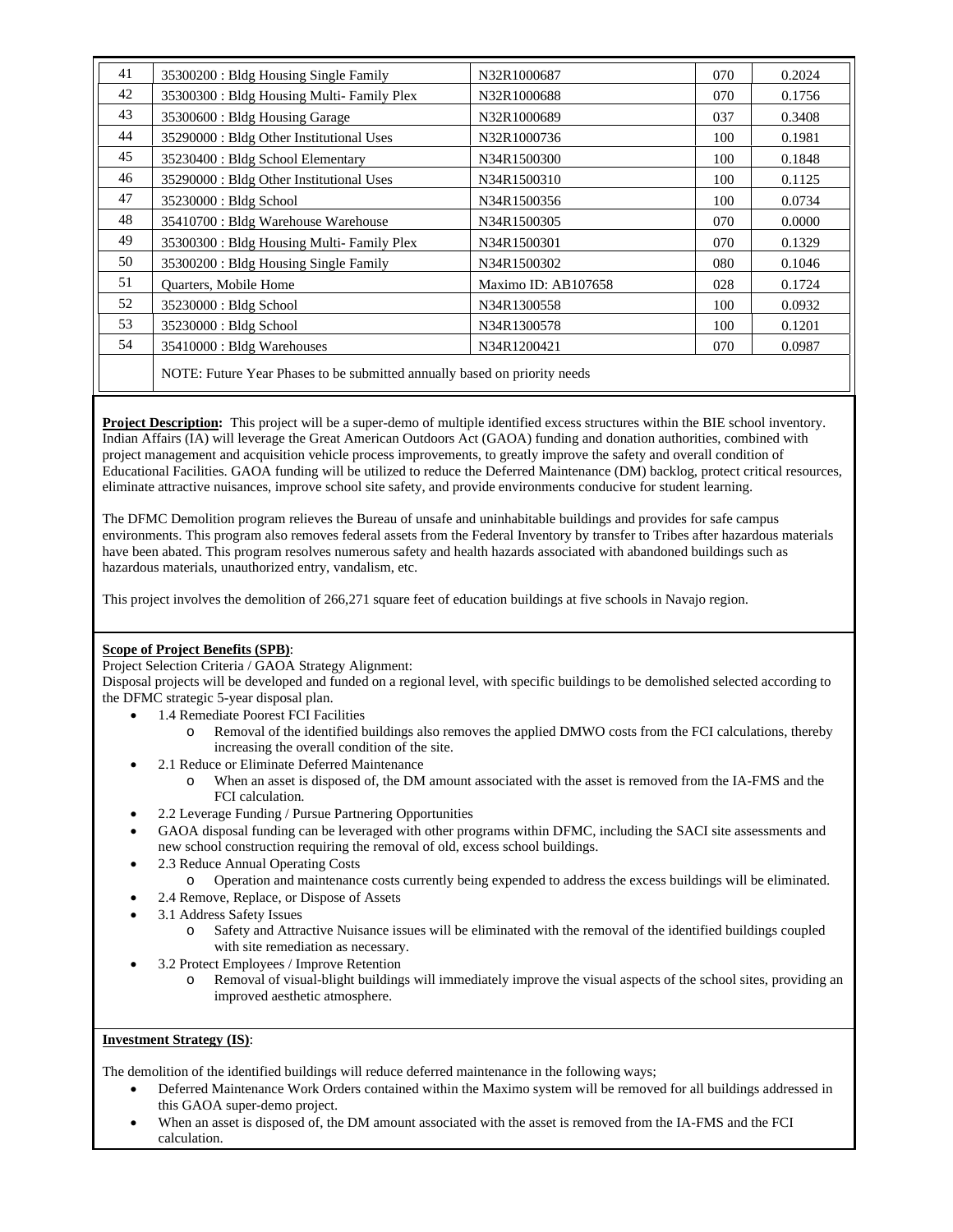- Operations and Maintenance (O&M) applied to these buildings will also be eliminated.
- Total deferred maintenance reduction of project: **\$12,430,304**

## **Consequences of Failure to Act (CFA):**

Without this project, students will continue to be exposed to an educational environment containing derelict and potentially dangerous buildings, potentially jeopardizing safety and negatively impacting academic performance.

| <b>Ranking Categories:</b>                                                                                                                                                                                           |                                                                                                                                                                                 |                                                                                                                                         |  |  |  |  |
|----------------------------------------------------------------------------------------------------------------------------------------------------------------------------------------------------------------------|---------------------------------------------------------------------------------------------------------------------------------------------------------------------------------|-----------------------------------------------------------------------------------------------------------------------------------------|--|--|--|--|
| FCI/API (40%)<br>FCI $0.3377$ API 79 Score = 16<br><b>SPB</b><br>$(20\%)$<br>Score = $15$<br><b>IS</b><br>$(20\%)$<br>Score = $20$<br><b>CFA</b><br>(20%)<br>Score = $15$                                            |                                                                                                                                                                                 |                                                                                                                                         |  |  |  |  |
| Combined ranking factors = $(.40 \times APIFCI score) + (.20 \times SPB score) + (.20 \times IS score) + (.20 \times CFA score) =$                                                                                   |                                                                                                                                                                                 |                                                                                                                                         |  |  |  |  |
| Capital Asset Planning Exhibit 300 Analysis Required: N/A<br><b>Total Project Score: 66</b><br>VE Study: N/A                                                                                                         |                                                                                                                                                                                 |                                                                                                                                         |  |  |  |  |
|                                                                                                                                                                                                                      | <b>Project Costs and Status</b>                                                                                                                                                 |                                                                                                                                         |  |  |  |  |
| <b>Project Cost Estimate (this PDS):</b><br>\$<br>$\frac{0}{0}$<br>Deferred Maintenance Work:<br>\$9,319,485<br>100<br>Capital Improvement Work:<br>$\overline{0}$<br>$\overline{0}$<br>\$9,319,485<br>100<br>Total: | <b>Project Funding History:</b> (entire project)<br>Appropriated to Date:<br>FY21 GAOA Funding:<br>Other Non-GAOA Funding:<br>Future GAOA Funding to Complete Project<br>Total: | \$<br>$\Omega$<br>\$9,319,485<br>\$<br>$\Omega$<br>\$<br>0<br>Future Non-GAOA Funding to Complete Project:\$<br>$\Omega$<br>\$9,319,485 |  |  |  |  |
| <b>Planning and Design Funds: \$'s</b><br>A B CO<br><b>Class of Estimate</b> (circle one):<br>Estimate Escalated to FY:<br>xx/xxxx                                                                                   |                                                                                                                                                                                 |                                                                                                                                         |  |  |  |  |
| Actual<br>Sch'd<br>Dates:<br>Construction Award/Start:<br>09/2021<br>12/2021<br>Project Complete:                                                                                                                    | <b>Project Data Sheet</b><br>Prepared/Last Updated:<br>01/12/2021                                                                                                               | <b>DOI</b> Approved:<br>11/2/2020                                                                                                       |  |  |  |  |
| <b>Annual Operations &amp; Maintenance Costs \$</b>                                                                                                                                                                  |                                                                                                                                                                                 |                                                                                                                                         |  |  |  |  |
| Current: \$1,085,000<br>Projected: \$0                                                                                                                                                                               |                                                                                                                                                                                 | Net Change: \$-1,085,000                                                                                                                |  |  |  |  |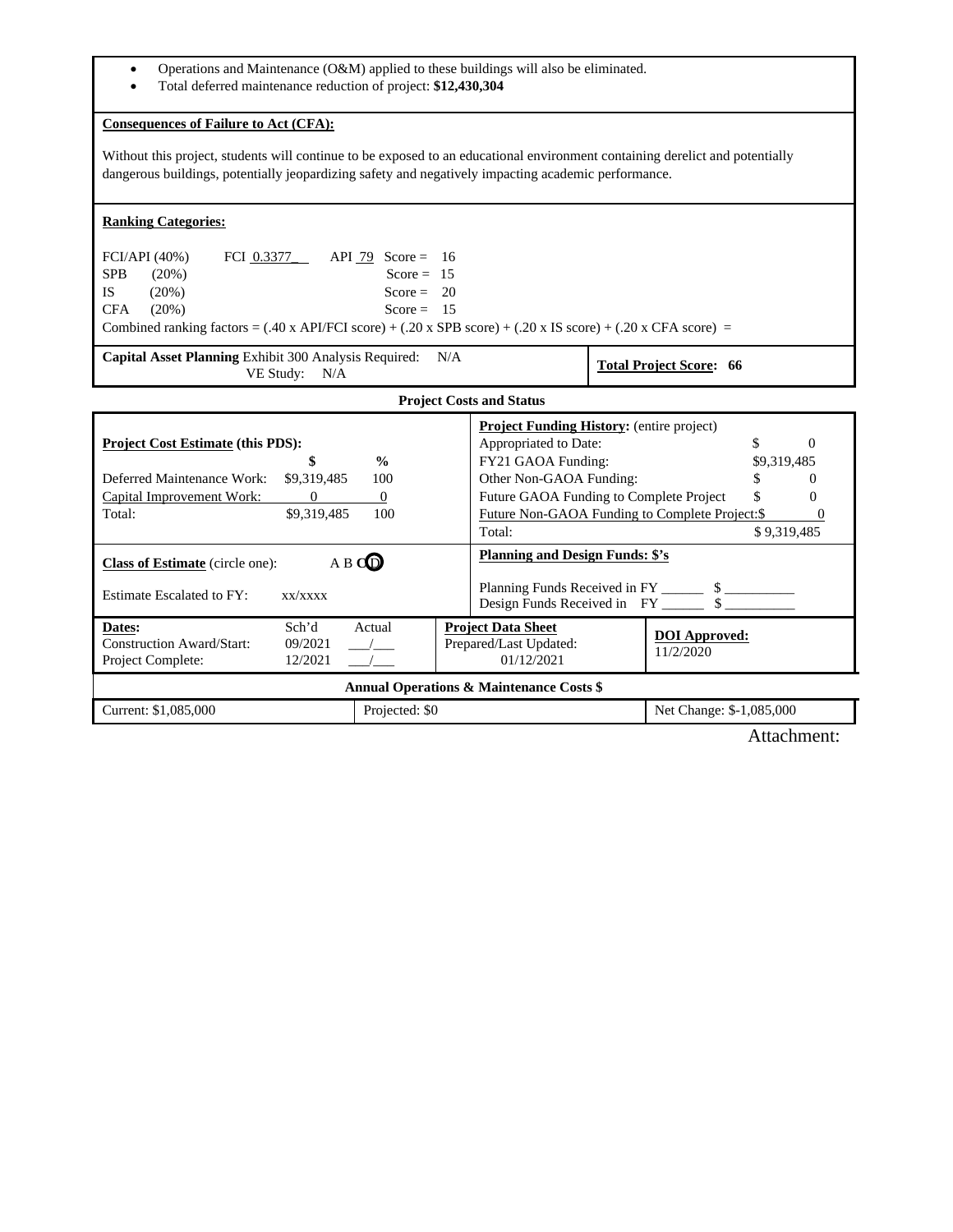| <b>Total Project Score/Ranking:</b>     | 66          |
|-----------------------------------------|-------------|
| Planned Funding FY: 2021                | \$8,511,405 |
| Funding Source: Legacy Restoration Fund |             |

| <b>Project Identification</b>                                                                                                                                                                                                                                                                                        |  |                                                     |                             |  |  |  |
|----------------------------------------------------------------------------------------------------------------------------------------------------------------------------------------------------------------------------------------------------------------------------------------------------------------------|--|-----------------------------------------------------|-----------------------------|--|--|--|
| Project Title: GAOA Super-Demo - Navajo Nation #2                                                                                                                                                                                                                                                                    |  |                                                     |                             |  |  |  |
| Unit/Facility Name: Many Farms Community School, TO HAJIILEE COMMUNITY SCHOOL,<br>KIN DAH LICHI I OLTA, ANETH COMMUNITY SCHOOL, BECLABITO DAY SCHOOL,<br>Project Number: E006<br>COVE DAY SCHOOL, KAIBETO BOARDING SCHOOL, LITTLE SINGER COMMUNITY<br>SCHOOL, ROCKY RIDGE BOARDING SCHOOL, TUBA CITY BOARDING SCHOOL |  |                                                     |                             |  |  |  |
| District/Field Office: Navajo Nation                                                                                                                                                                                                                                                                                 |  | Congressional District: AZ-1, UT-3, NM-3,<br>$NM-2$ | State: AZ, UT,<br><b>NM</b> |  |  |  |

| #              | <b>DOI</b> Asset Code                      | FRPP Unique Id # | API: | FCI-<br>Before: |
|----------------|--------------------------------------------|------------------|------|-----------------|
| 1              | 35300300 : Bldg Housing Multi-Family Plex  | N35R0100148      | 070  | 0.0000          |
| $\overline{c}$ | 35500200: Bldg Pump House Well House       | N35R2001048      | 100  | 1.0000          |
| 3              | 35300300 : Bldg Housing Multi- Family Plex | N35R2001056      | 070  | 0.2779          |
| 4              | 35300600 : Bldg Housing Garage             | N35R2001057      | 038  | 0.6231          |
| 5              | 35300600 : Bldg Housing Garage             | N35R2001058      | 038  | 0.3297          |
| 6              | 35300300 : Bldg Housing Multi- Family Plex | N35R2001059      | 070  | 0.2756          |
| 7              | 35300200 : Bldg Housing Single Family      | N35R2001068      | 070  | 0.6729          |
| 8              | 35300200: Bldg Housing Single Family       | N35R2001069      | 070  | 0.8185          |
| 9              | 35300200 : Bldg Housing Single Family      | N35R2001070      | 070  | 0.5848          |
| 10             | 35300200 : Bldg Housing Single Family      | N35R2001071      | 070  | 0.7319          |
| 11             | 35300200 : Bldg Housing Single Family      | N35R2001073      | 070  | 0.7562          |
| 12             | 35300200 : Bldg Housing Single Family      | N35R2001074      | 070  | 0.7527          |
| 13             | 35300200 : Bldg Housing Single Family      | N35R2001081      | 070  | 0.6971          |
| 14             | 35300200 : Bldg Housing Single Family      | N35R2001083      | 070  | 0.7912          |
| 15             | 35300200 : Bldg Housing Single Family      | N35R2001084      | 070  | 0.5853          |
| 16             | 35300200 : Bldg Housing Single Family      | N35R2001087      | 070  | 0.6939          |
| 17             | 35300200 : Bldg Housing Single Family      | N35R2001089      | 070  | 0.9047          |
| 18             | 35300200 : Bldg Housing Single Family      | N35R2001097      | 070  | 0.7086          |
| 19             | 35300200: Bldg Housing Single Family       | N35R2001098      | 070  | 0.9108          |
| 20             | 35300200 : Bldg Housing Single Family      | N35R2001103      | 070  | 0.8229          |
| 21             | 35300200 : Bldg Housing Single Family      | N35R2001106      | 070  | 0.7573          |
| 22             | 35300200 : Bldg Housing Single Family      | N35R2001108      | 070  | 0.8306          |
| 23             | 35300200 : Bldg Housing Single Family      | N35R2001112      | 070  | 0.6143          |
| 24             | 35300200 : Bldg Housing Single Family      | N35R2001115      | 070  | 0.6679          |
| 25             | 35300200 : Bldg Housing Single Family      | N35R2001118      | 070  | 0.9102          |
| 26             | 35300200 : Bldg Housing Single Family      | N35R2001122      | 070  | 0.7608          |
| 27             | 35300200 : Bldg Housing Single Family      | N35R2001123      | 070  | 0.2666          |
| $28\,$         | 35300200: Bldg Housing Single Family       | N35R2001125      | 070  | 0.2132          |
| 29             | 35300200 : Bldg Housing Single Family      | N35R2001126      | 070  | 0.2821          |
| 30             | 35300200 : Bldg Housing Single Family      | N35R2001127      | 070  | 0.2580          |
| 31             | 35300200 : Bldg Housing Single Family      | N35R2001128      | 070  | 0.6850          |
| 32             | 35300200: Bldg Housing Single Family       | N35R2001129      | 070  | 0.1772          |
| 33             | 35300200: Bldg Housing Single Family       | N35R2001130      | 070  | 0.2544          |
| 34             | 35300200: Bldg Housing Single Family       | N35R2001132      | 070  | 0.5342          |
| 35             | 35300200: Bldg Housing Single Family       | N35R2001133      | 070  | 0.2623          |
| 36             | 35300200: Bldg Housing Single Family       | N35R2001134      | 070  | 0.1772          |
| 37             | 35300200: Bldg Housing Single Family       | N35R2001135      | 070  | 0.1523          |
| 38             | 35300200: Bldg Housing Single Family       | N35R2001136      | 070  | 0.2063          |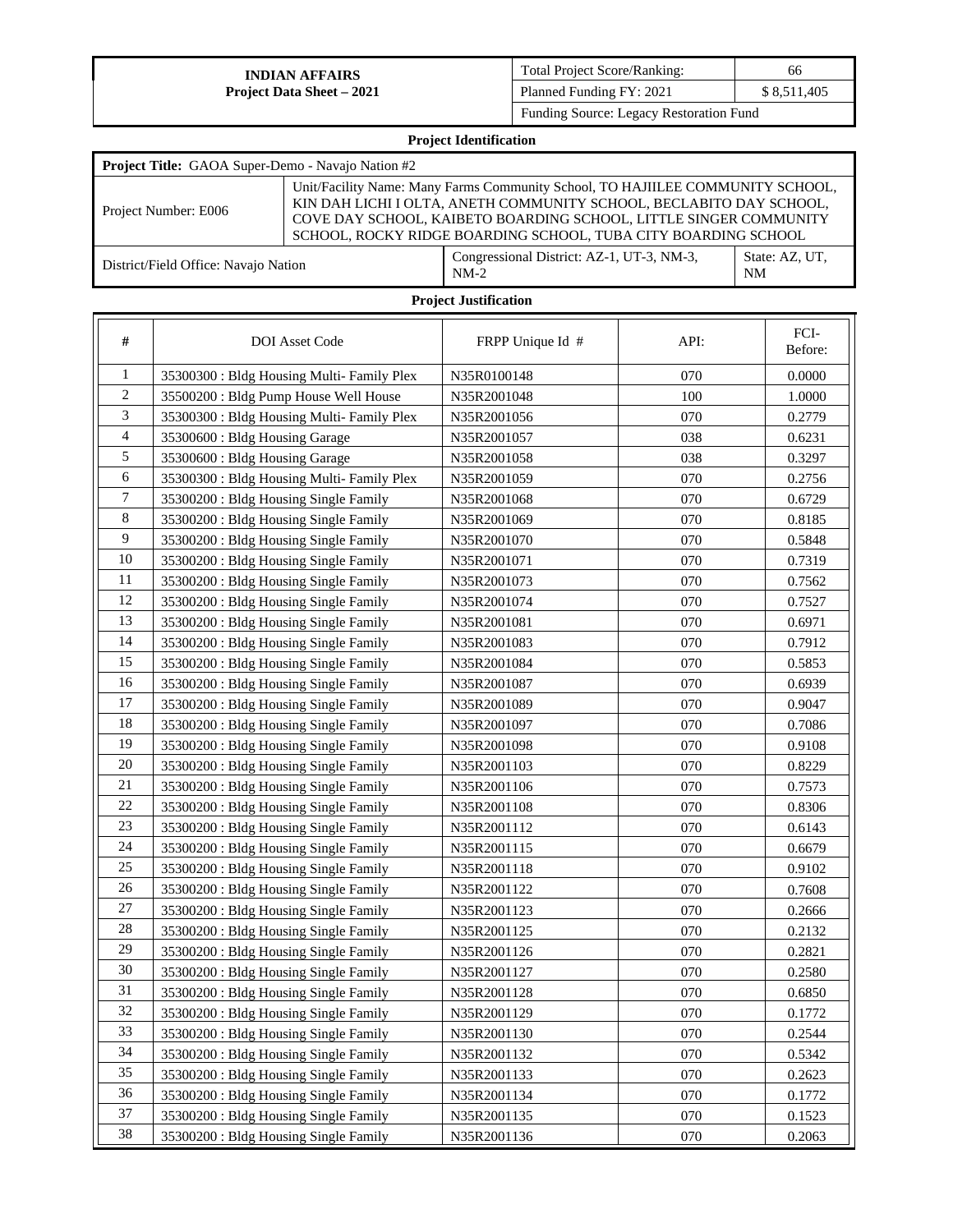| 39 | 35300200 : Bldg Housing Single Family      | N35R2001137       | 070 | 0.1523 |
|----|--------------------------------------------|-------------------|-----|--------|
| 40 | 35300200 : Bldg Housing Single Family      | N35R2001138       | 070 | 0.2067 |
| 41 | 35300200 : Bldg Housing Single Family      | N35R2001139       | 070 | 0.2816 |
| 42 | 35300200 : Bldg Housing Single Family      | N35R2001140       | 070 | 0.4509 |
| 43 | 35300200 : Bldg Housing Single Family      |                   | 070 |        |
| 44 |                                            | N35R2001142       |     | 0.2787 |
| 45 | 35300200 : Bldg Housing Single Family      | N35R2001143       | 070 | 0.2088 |
| 46 | 35300200 : Bldg Housing Single Family      | N35R2001145       | 070 | 0.2987 |
|    | 35300200 : Bldg Housing Single Family      | N35R2001147       | 070 | 0.1523 |
| 47 | 35300200 : Bldg Housing Single Family      | N35R2001148       | 070 | 0.1950 |
| 48 | 35300200 : Bldg Housing Single Family      | N35R2001149       | 070 | 0.1207 |
| 49 | 35300200 : Bldg Housing Single Family      | N35R2001150       | 070 | 0.1632 |
| 50 | 35300200 : Bldg Housing Single Family      | N35R2001152       | 070 | 0.1523 |
| 51 | 35300200 : Bldg Housing Single Family      | N35R2001155       | 070 | 0.1523 |
| 52 | 35800600 : Bldg Fire Station               | N35R2001727       | 100 | 0.0000 |
| 53 | 35300200 : Bldg Housing Single Family      | N35R2001067       | 070 | 0.1243 |
| 54 | 35300200 : Bldg Housing Single Family      | N35R2001116       | 070 | 0.6943 |
| 55 | 35300200 : Bldg Housing Single Family      | N35R2001153       | 070 | 0.1632 |
| 56 | 35300200 : Bldg Housing Single Family      | N35R2001121       | 070 | 0.1195 |
| 57 | 35300200 : Bldg Housing Single Family      | N35R2001151       | 070 | 0.1523 |
| 58 | 35300300 : Bldg Housing Multi-Family Plex  | N33R0700419       | 070 | 0.1088 |
| 59 | 35300200 : Bldg Housing Single Family      | N33R0700430       | 070 | 0.1425 |
| 60 | 35300200 : Bldg Housing Single Family      | N33R0700431       | 070 | 0.0521 |
| 61 | 35300200 : Bldg Housing Single Family      | N33R0700434       | 070 | 0.1103 |
| 62 | 35300200 : Bldg Housing Single Family      | N33R0700435       | 070 | 0.1173 |
| 63 | 35300200 : Bldg Housing Single Family      | N33R0700436       | 070 | 0.0905 |
| 64 | 35300100 : Bldg Housing Mobile Home        | N33R0700437       | 070 | 0.1131 |
| 65 | 35300200 : Bldg Housing Single Family      | N33R0700438       | 070 | 0.1611 |
| 66 | 35300200 : Bldg Housing Single Family      | N33R0700440       | 070 | 0.0000 |
| 67 | 35300200 : Bldg Housing Single Family      | N33R0700441       | 070 | 0.0190 |
| 68 | 35300200 : Bldg Housing Single Family      | N33R0700446       | 070 | 0.0000 |
| 69 | 35300200 : Bldg Housing Single Family      | N33R0700448       | 070 | 0.0000 |
| 70 | 35300200 : Bldg Housing Single Family      | N33R0700449       | 070 | 0.0000 |
| 71 | 35300300 : Bldg Housing Multi- Family Plex | N33R0700420       | 070 | 0.0828 |
| 72 | 35300200 : Bldg Housing Single Family      | N33R0700432       | 070 | 0.0944 |
| 73 | 35300200 : Bldg Housing Single Family      | N33R0700442       | 070 | 0.0000 |
| 74 | 35300200 : Bldg Housing Single Family      |                   | 070 | 0.0000 |
| 75 |                                            | N33R0700444       |     |        |
| 76 | 35300200 : Bldg Housing Single Family      | N33R0700443       | 070 | 0.0000 |
| 77 | 35300200 : Bldg Housing Single Family      | N33R0700445       | 070 | 0.0000 |
| 78 | 35300200 : Bldg Housing Single Family      | N33R0700439       | 070 | 0.0000 |
|    | 35300200 : Bldg Housing Single Family      | N33R0700447       | 070 | 0.0413 |
| 79 | 35500200 : Bldg Pump House Well House      | A1000344220000033 | 100 | 0.3106 |
| 80 | 35500200 : Bldg Pump House Well House      | A1000344220000021 | 100 | 0.1063 |
| 81 | 35500200 : Bldg Pump House Well House      | A1000344220000018 | 100 | 0.3524 |
| 82 | 35500200 : Bldg Pump House Well House      | N32R0400308       | 100 | 0.0878 |
| 83 | 35100000 : Bldg Office                     | N32R0400310       | 100 | 0.0729 |
| 84 | 35230000 : Bldg School                     | N32R0400311       | 100 | 0.0645 |
| 85 | 35410000: Bldg Warehouses                  | N32R0400332       | 070 | 0.0878 |
| 86 | 35410000 : Bldg Warehouses                 | A1000344420000015 | 070 | 0.1440 |
| 87 | 35230000 : Bldg School                     | N32R0400301       | 100 | 0.0391 |
| 88 | 35410000 : Bldg Warehouses                 | N32R0400302       | 060 | 0.1200 |
| 89 | 35230000 : Bldg School                     | N32R040330        | 100 | 0.0430 |
| 90 | 35230000: Bldg School                      | N32R0400331       | 100 | 0.1383 |
| 91 | 35230000 : Bldg School                     | N32R0400333       | 100 | 0.1240 |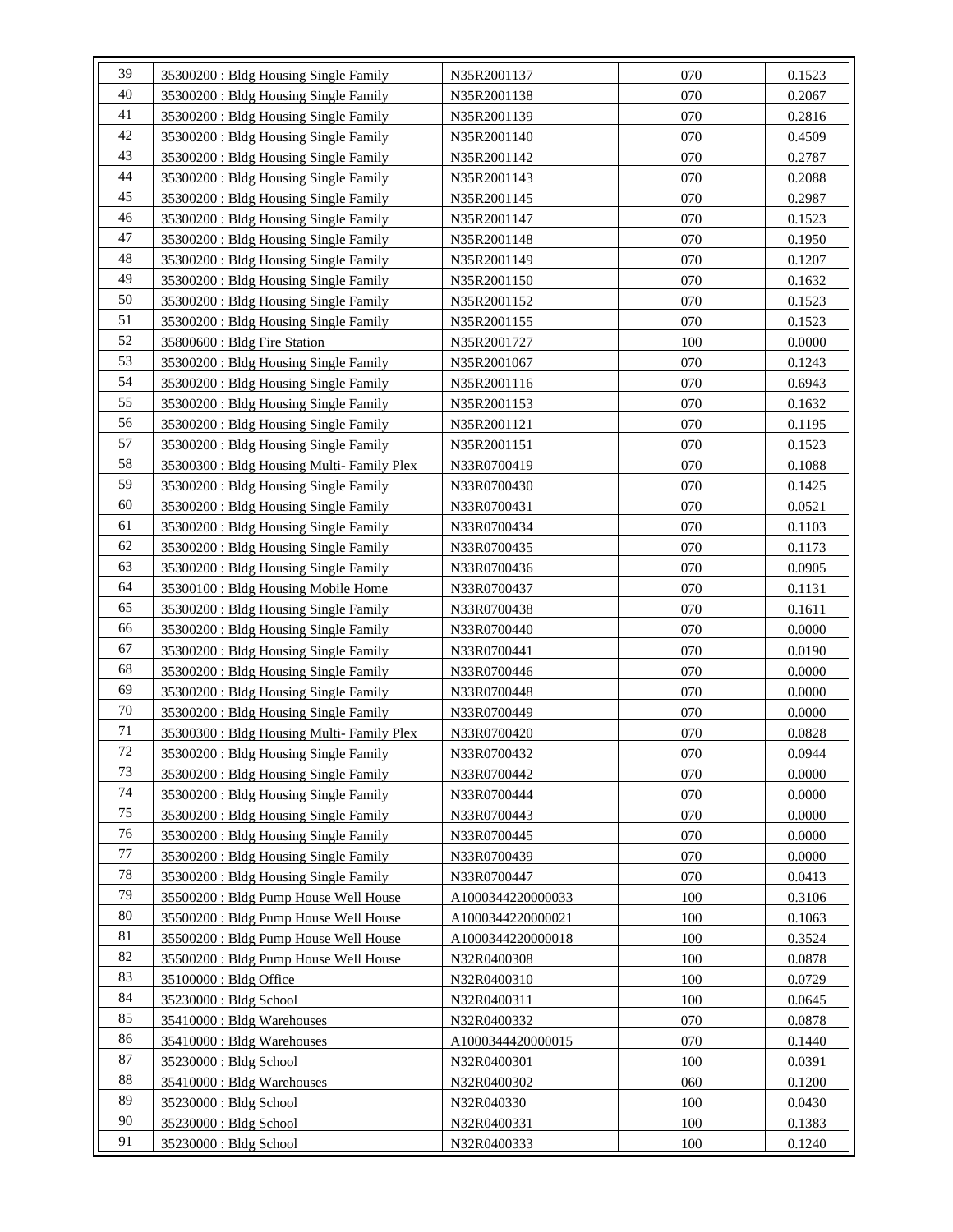| 92  | 35230000 : Bldg School                                                    | N32R0400334         | 100 | 0.1240 |  |
|-----|---------------------------------------------------------------------------|---------------------|-----|--------|--|
| 93  | Grounds: Elevated Water Tank                                              | Maximo ID: AB108359 | N/A | N/A    |  |
| 94  | Grounds: Elevated Water Tank                                              | Maximo ID: AB108383 | N/A | N/A    |  |
| 95  | Grounds: Ground Level Steel Storage Tank                                  | Maximo ID: AB108383 | N/A | N/A    |  |
| 96  | 35500200: Bldg Pump House Well House                                      | A1000344520000004   | 100 | 0.0246 |  |
| 97  | 35300200 : Bldg Housing Single Family                                     | N32R0500311         | 070 | 0.3550 |  |
| 98  | 35300300 : Bldg Housing Multi-Family Plex                                 | N32R0500314         | 070 | 0.4242 |  |
| 99  | 35300300 : Bldg Housing Multi-Family Plex                                 | N32R0500312         | 070 | 0.2358 |  |
| 100 | 35230000 : Bldg School                                                    | N32R0500316         | 100 | 1.0000 |  |
| 101 | 35230000 : Bldg School                                                    | N33R2400101         | 100 | 0.0130 |  |
| 102 | 35100000: Bldg Office                                                     | N33R2400102         | 070 | 0.1317 |  |
| 103 | 35600000 : Bldg Service                                                   | N33R2400103         | 100 | 0.1510 |  |
| 104 | 35100000 : Bldg Office                                                    | N33R2400104         | 100 | 0.2457 |  |
| 105 | 35230000: Bldg School                                                     | N33R2400106         | 070 | 0.0638 |  |
| 106 | 35230000 : Bldg School                                                    | N33R2400107         | 100 | 0.0907 |  |
| 107 | 35100000 : Bldg Office                                                    | N33R2400109         | 070 | 0.2400 |  |
| 108 | 35290000: Bldg Other Institutional Uses                                   | N33R2458928         | 100 | 0.0149 |  |
| 109 | 35230000 : Bldg School                                                    | N36R1400501         | 100 | 0.0509 |  |
| 110 | 35300200 : Bldg Housing Single Family                                     | N33R1500017         | 070 | 0.0367 |  |
| 111 | 35300200 : Bldg Housing Single Family                                     | N33R1500041         | 070 | 0.1127 |  |
| 112 | 35300200 : Bldg Housing Single Family                                     | N33R1500014         | 070 | 0.1436 |  |
| 113 | 35300200 : Bldg Housing Single Family                                     | N33R1500011         | 070 | 0.2894 |  |
| 114 | 35300100 : Bldg Housing Mobile Home                                       | N33R150158901       | 028 | 0.0960 |  |
| 115 | 35230000 : Bldg School                                                    | N34R2500648         | 070 | 0.0536 |  |
| 116 | 35100000: Bldg Office                                                     | N33R0100021         | 060 | 0.0384 |  |
| 117 | 35300200 : Bldg Housing Single Family                                     | N33R0100024         | 070 | 0.0000 |  |
| 118 | 35300200: Bldg Housing Single Family                                      | N33R0100026         | 080 | 0.1237 |  |
| 119 | 35300200 : Bldg Housing Single Family                                     | N33R0100027         | 080 | 0.1476 |  |
| 120 | 35300200 : Bldg Housing Single Family                                     | N33R0100030         | 080 | 0.0000 |  |
| 121 | 35300200 : Bldg Housing Single Family                                     | N33R0100035         | 080 | 0.1220 |  |
| 122 | 35300200: Bldg Housing Single Family                                      | N33R0100037         | 080 | 0.1234 |  |
| 123 | 35300200 : Bldg Housing Single Family                                     | N33R0100059         | 080 | 0.1191 |  |
| 124 | 35300200 : Bldg Housing Single Family                                     | N33R0100060         | 080 | 0.1191 |  |
| 125 | 35300200 : Bldg Housing Single Family                                     | N33R0100062         | 080 | 0.1191 |  |
| 126 | 35100000 : Bldg Office                                                    | N33R0100068         | 060 | 0.0000 |  |
| 127 | 35100000: Bldg Office                                                     | N33R0100072         | 100 | 0.0000 |  |
| 128 | 35100000 : Bldg Office                                                    | N33R0100075         | 100 | 0.0000 |  |
| 129 | 35300200 : Bldg Housing Single Family                                     | N33R0100077         | 080 | 0.1191 |  |
| 130 | 35300000 : Bldg Family Housing                                            | N33R0100134         | 080 | 0.1191 |  |
| 131 | 35300000 : Bldg Family Housing                                            | N33R0100135         | 070 | 0.1191 |  |
| 132 | 35300200: Bldg Housing Single Family                                      | N33R0100204         | 028 | 0.1963 |  |
| 133 | 35300200: Bldg Housing Single Family                                      | N33R0100205         | 028 | 0.1191 |  |
| 134 | 35300200: Bldg Housing Single Family                                      | N33R0100216         | 028 | 0.0000 |  |
| 135 | 35300200 : Bldg Housing Single Family                                     | N33R0100217         | 080 | 0.1191 |  |
| 136 | 35300200 : Bldg Housing Single Family                                     | N33R0100218         | 080 | 0.0000 |  |
| 137 | 35300200: Bldg Housing Single Family                                      | N33R0100219         | 028 | 0.0000 |  |
| 138 | 35600000 : Bldg Service                                                   | N33R0100299         | 050 | 0.0003 |  |
| 139 | 35230000 : Bldg School                                                    | N33R1900297         | 100 | 0.2838 |  |
| 140 | 35410000 : Bldg Warehouses                                                | N33R1900004         | 010 | 1.0000 |  |
|     | NOTE: Future Year Phases to be submitted annually based on priority needs |                     |     |        |  |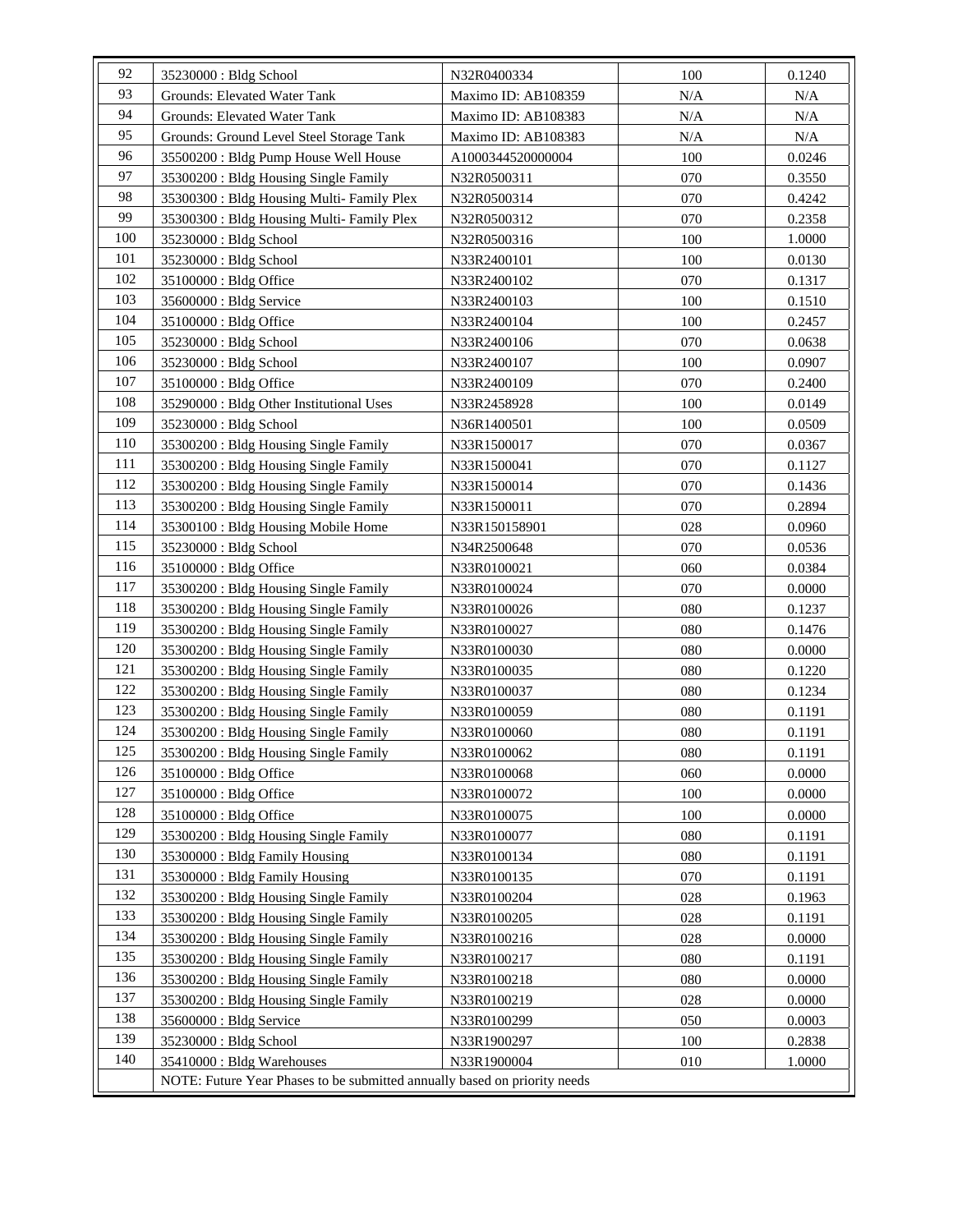#### **Project Description:**

This project will be a super-demo of multiple identified excess structures within the BIE school inventory. Indian Affairs (IA) will leverage the Great American Outdoors Act (GAOA) funding and donation authorities, combined with project management and acquisition vehicle process improvements, to greatly improve the safety and overall condition of Educational Facilities. GAOA funding will be utilized to reduce the Deferred Maintenance (DM) backlog, protect critical resources, eliminate attractive nuisances, improve school site safety, and provide environments conducive for student learning.

The DFMC Demolition program relieves the Bureau of unsafe and uninhabitable buildings and provides for safe campus environments. This program also removes federal assets from the Federal Inventory by transfer to Tribes after hazardous materials have been abated. This program resolves numerous safety and health hazards associated with abandoned buildings such as hazardous materials, unauthorized entry, vandalism, etc.

This project involves the demolition of 243,183 square feet of education buildings at ten schools in Navajo region.

## **Scope of Project Benefits (SPB)**:

Project Selection Criteria / GAOA Strategy Alignment:

Disposal projects will be developed and funded on a regional level, with specific buildings to be demolished selected according to the DFMC strategic 5-year disposal plan.

- 1.4 Remediate Poorest FCI Facilities
	- o Removal of the identified buildings also removes the applied DMWO costs from the FCI calculations, thereby increasing the overall condition of the site.
	- 2.1 Reduce or Eliminate Deferred Maintenance
		- o When an asset is disposed of, the DM amount associated with the asset is removed from the IA-FMS and the FCI calculation.
	- 2.2 Leverage Funding / Pursue Partnering Opportunities
	- GAOA disposal funding can be leveraged with other programs within DFMC, including the SACI site assessments and new school construction requiring the removal of old, excess school buildings.
	- 2.3 Reduce Annual Operating Costs
		- o Operation and maintenance costs currently being expended to address the excess buildings will be eliminated.
	- 2.4 Remove, Replace, or Dispose of Assets
	- 3.1 Address Safety Issues
		- o Safety and Attractive Nuisance issues will be eliminated with the removal of the identified buildings coupled with site remediation as necessary.
	- 3.2 Protect Employees / Improve Retention
		- Removal of visual-blight buildings will immediately improve the visual aspects of the school sites, providing an improved aesthetic atmosphere.

## **Investment Strategy (IS)**:

The demolition of the identified buildings will reduce deferred maintenance in the following ways;

- Deferred Maintenance Work Orders contained within the Maximo system will be removed for all buildings addressed in this GAOA super-demo project.
- When an asset is disposed of, the DM amount associated with the asset is removed from the IA-FMS and the FCI calculation.
- Operations and Maintenance (O&M) applied to these buildings will also be eliminated.
- Total deferred maintenance reduction of project: **\$14,882,442**

## **Consequences of Failure to Act (CFA):**

Without this project, students will continue to be exposed to an educational environment containing derelict and potentially dangerous buildings, potentially jeopardizing safety and negatively impacting academic performance.

## **Ranking Categories:**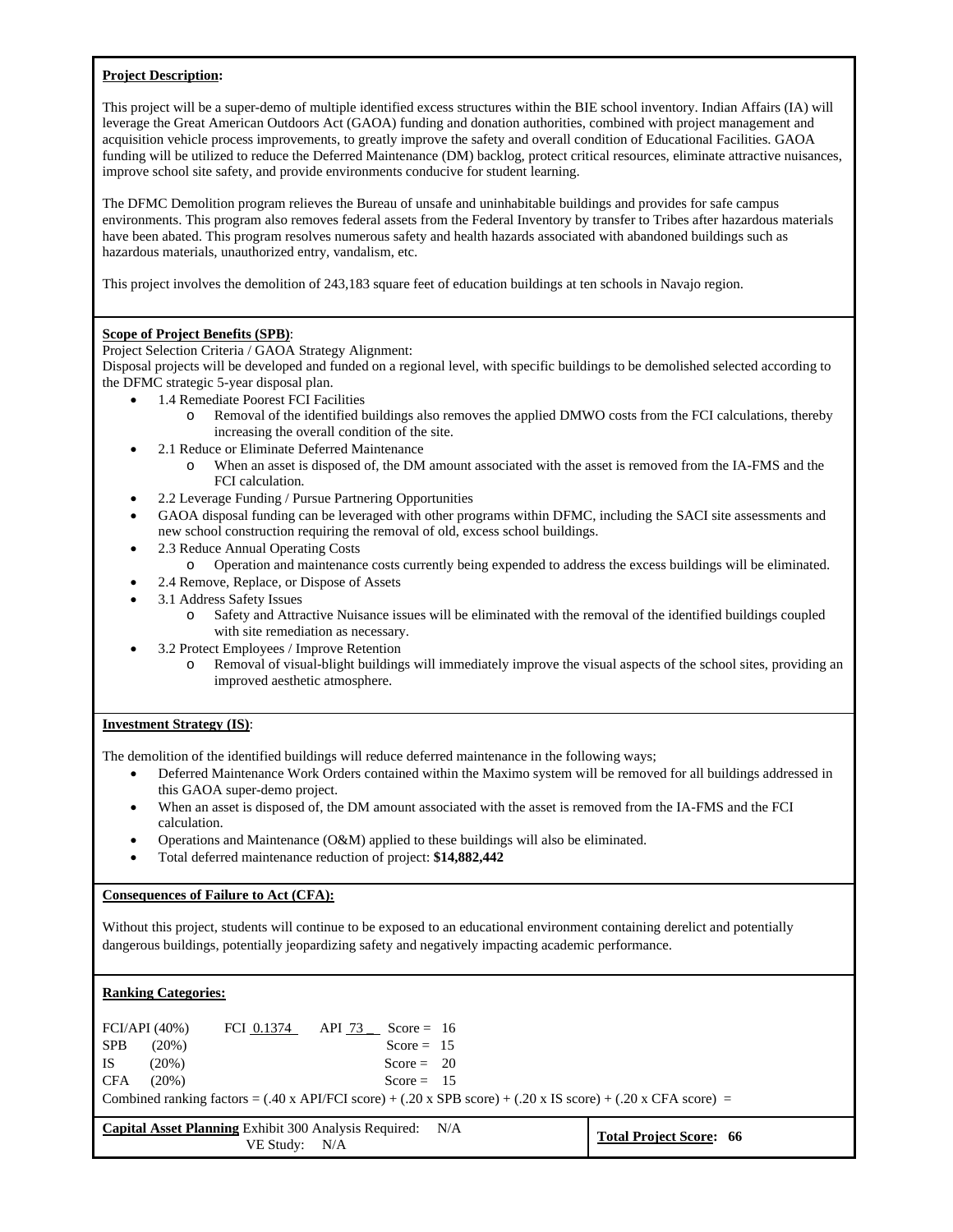|                                                                                                                               |                                          | <b>Project Costs and Status</b>                                                                                                                                       |                                   |                                    |
|-------------------------------------------------------------------------------------------------------------------------------|------------------------------------------|-----------------------------------------------------------------------------------------------------------------------------------------------------------------------|-----------------------------------|------------------------------------|
| <b>Project Cost Estimate (this PDS):</b><br>\$<br>Deferred Maintenance Work:<br>\$8,511,405<br>Capital Improvement Work:<br>0 | $\frac{0}{0}$<br>100<br>$\boldsymbol{0}$ | <b>Project Funding History:</b> (entire project)<br>Appropriated to Date:<br>FY21 GAOA Funding:<br>Other Non-GAOA Funding:<br>Future GAOA Funding to Complete Project |                                   | \$<br>0<br>\$8,511,405<br>$\theta$ |
| \$8,511,405<br>Total:                                                                                                         | 100                                      | Future Non-GAOA Funding to Complete Project:<br>Total:                                                                                                                |                                   | \$8,511,405                        |
| <b>Class of Estimate</b> (circle one):                                                                                        | A B CO                                   | <b>Planning and Design Funds: \$'s</b>                                                                                                                                |                                   |                                    |
| <b>Estimate Escalated to FY:</b><br>xx/xxxx                                                                                   |                                          | Design Funds Received in FY __________ \$                                                                                                                             |                                   |                                    |
| Sch'd<br>Dates:<br><b>Construction Award/Start:</b><br>09/2021<br>Project Complete:<br>12/2021                                | Actual                                   | <b>Project Data Sheet</b><br>Prepared/Last Updated:<br>01/13/2021                                                                                                     | <b>DOI</b> Approved:<br>11/2/2020 |                                    |
|                                                                                                                               |                                          | <b>Annual Operations &amp; Maintenance Costs \$</b>                                                                                                                   |                                   |                                    |
| Current: \$264,000                                                                                                            | Projected: \$0                           |                                                                                                                                                                       | Net Change: \$-264,000            |                                    |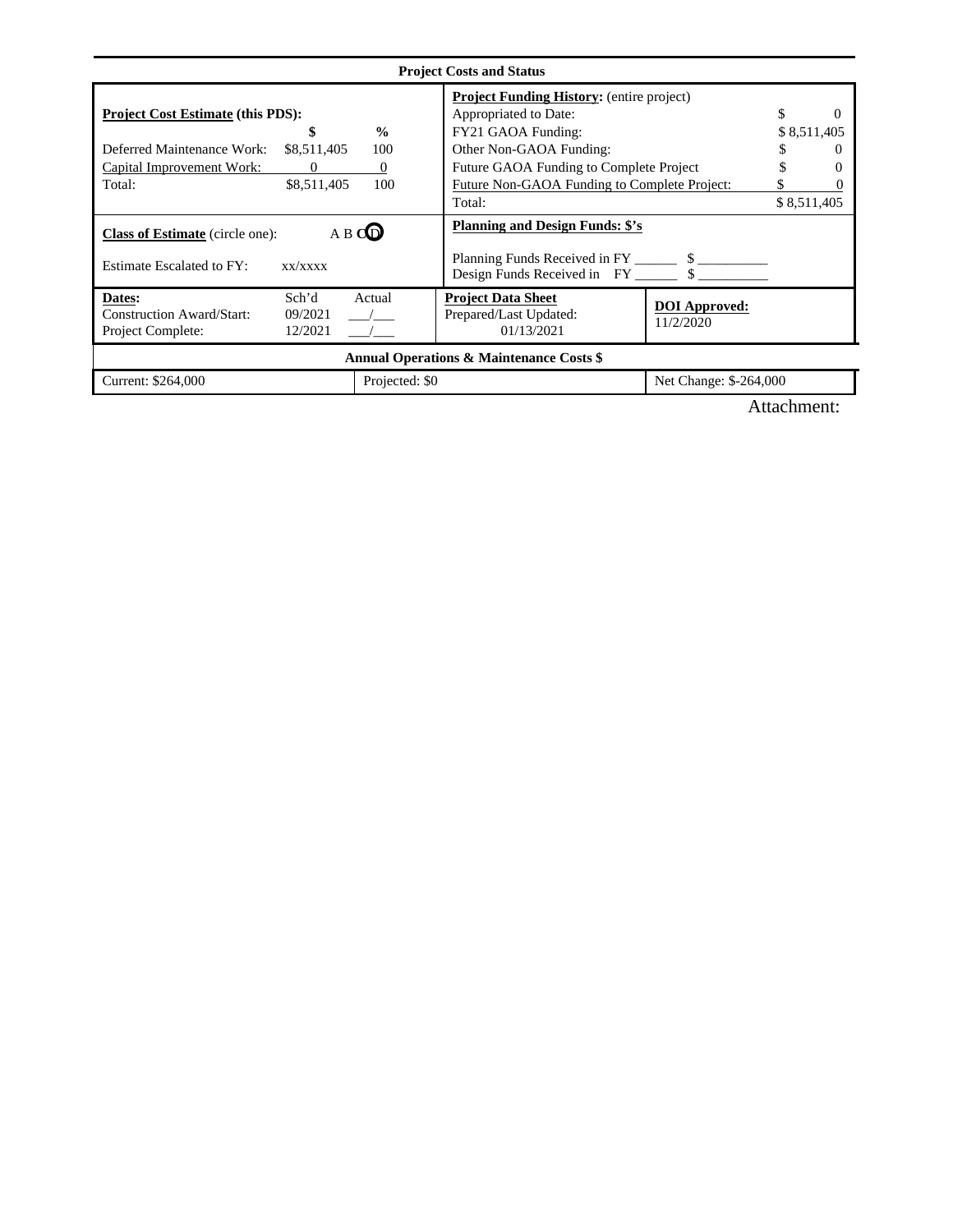| <b>Total Project Score/Ranking:</b>          | 95           |
|----------------------------------------------|--------------|
| Planned Funding FY: 2021                     | \$14,194,775 |
| Funding Source: Land Legacy Restoration Fund |              |

# **Project Identification**

| <b>Project Title:</b> GAOA Super-Demo – Navajo Nation #3 |                                                                                                                                                                                                                                                        |               |
|----------------------------------------------------------|--------------------------------------------------------------------------------------------------------------------------------------------------------------------------------------------------------------------------------------------------------|---------------|
| Project Number: E007                                     | Unit/Facility Name: NAZLINI COMMUNITY SCHOOL, PINON COMMUNITY SCHOOL,<br>WINGATE ELEMENTARY SCHOOL, NENAHNEZAD BOARDING SCHOOL, RED ROCK<br>DAY SCHOOL, GREYHILLS ACADEMY HIGH SCHOOL, TONALEA (RED LAKE) DAY<br>SCHOOL. ATSA BIYAAZH COMMUNITY SCHOOL |               |
| District/Field Office: Navajo Nation                     | Congressional District: AZ-1, NM-03, NM-01                                                                                                                                                                                                             | State: AZ, NM |

| #              | <b>DOI</b> Asset Code                      | FRPP Unique Id #  | API:    | FCI-<br>Before |
|----------------|--------------------------------------------|-------------------|---------|----------------|
| 1              | 35410000 : Bldg Warehouses                 | N33R1300862       | 080     | 0.1669         |
| $\overline{c}$ | 35300200 : Bldg Housing Single Family      | N33R1300866       | 070     | 0.1225         |
| 3              | 35300200 : Bldg Housing Single Family      | N33R1300867       | 070     | 0.0250         |
| $\overline{4}$ | 35230000 : Bldg School                     | N33R1300868       | 100     | 0.9965         |
| 5              | 35600000 : Bldg Service                    | N33R1300869       | 100     | 0.0906         |
| 6              | 35300200 : Bldg Housing Single Family      | N33R1300870       | 070     | 0.1279         |
| 7              | 35300200: Bldg Housing Single Family       | N33R1300871       | 070     | 0.0567         |
| 8              | 35300200 : Bldg Housing Single Family      | N33R1300872       | 070     | 0.0000         |
| 9              | 35300600: Bldg Housing Garage              | N33R1300874       | 070     | 0.3438         |
| 10             | 35300200 : Bldg Housing Single Family      | N33R1300885       | 070     | 0.0099         |
| 11             | 35230000 : Bldg School                     | N33R1300886       | 100     | 0.4415         |
| 12             | 35230000 : Bldg School                     | N33R1300887       | 100     | 0.1396         |
| 13             | 35500200 : Bldg Pump House Well House      | N33R1300889       | 100     | 0.0000         |
| 14             | 35230000 : Bldg School                     | N33R1358545       | 100     | 0.4780         |
| 15             | 35230000: Bldg School                      | N33R1358547       | 100     | 0.4720         |
| 16             | 35290000: Bldg Other Institutional Uses    | N34R2000031       | 100     | 0.1059         |
| 17             | 35310000: Bldg Dormitories/ Barracks       | N34R2000046       | 100     | 0.0463         |
| 18             | 35300000 : Bldg Family Housing             | N34R2000055       | 070     | 0.1415         |
| 19             | 35300000: Bldg Family Housing              | N34R2000057       | 070     | 0.1457         |
| 20             | 35410500 : Bldg Warehouse Shed Outbuilding | A1000346220000051 | 070     | 0.5106         |
| 21             | 35300000: Bldg Family Housing              | N34R2000059       | 070     | 0.1608         |
| 22             | 35300000 : Bldg Family Housing             | N34R2000062       | 070     | 0.1898         |
| 23             | 35300000: Bldg Family Housing              | N34R2000064       | 080     | 0.1606         |
| 24             | 35410000 : Bldg Warehouses                 | N34R2000072       | 010     | 0.2048         |
| 25             | 35600000 : Bldg Service                    | N34R2000084       | 100     | 0.1913         |
| 26             | 35290000: Bldg Other Institutional Uses    | N34R2000088       | 100     | 0.3380         |
| 27             | 35410000 : Bldg Warehouses                 | N34R2000094       | 010     | 0.3659         |
| 28             | 35410000: Bldg Warehouses                  | N34R2000095       | 010     | 0.1935         |
| 29             | 35300000 : Bldg Family Housing             | N34R2000098       | 070     | 0.1608         |
| 30             | 35100000 : Bldg Office                     | N34R2000155       | 100     | 0.1783         |
| 31             | 35310000: Bldg Dormitories/ Barracks       | N34R2000156       | 100     | 0.1772         |
| 32             | 35310000: Bldg Dormitories/ Barracks       | N34R2000157       | 100     | 0.1772         |
| 33             | 35230000 : Bldg School                     | N34R2000158       | $100\,$ | 0.2820         |
| 34             | 35230000 : Bldg School                     | N34R2000159       | 100     | 0.1774         |
| 35             | 35310000: Bldg Dormitories/ Barracks       | N34R2000160       | 100     | 0.1776         |
| 36             | 35290000 : Bldg Other Institutional Uses   | N34R2000169       | 100     | 0.1178         |
| 37             | 35230000 : Bldg School                     | N34R2000171       | 090     | 0.1724         |
| 38             | 35230000 : Bldg School                     | N34R2000173       | 100     | 0.1212         |
| 39             | 35230000 : Bldg School                     | N34R2000174       | 100     | 0.1082         |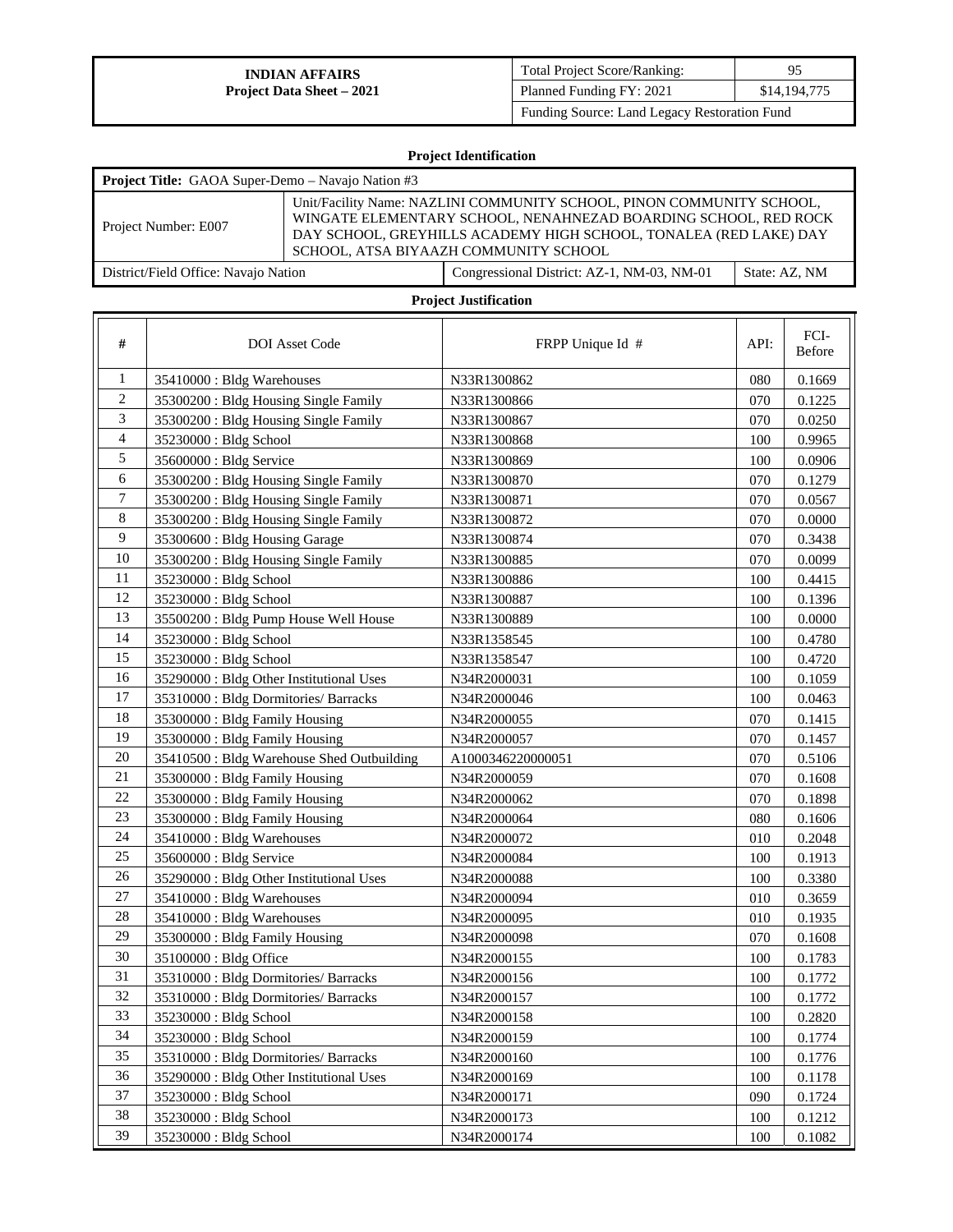| 40 | 35290000: Bldg Other Institutional Uses                                   | N34R2000175 | 100 | 0.2379 |
|----|---------------------------------------------------------------------------|-------------|-----|--------|
| 41 | 35500000 : Bldg Industrial                                                | N34R2000176 | 100 | 0.2006 |
| 42 | 35500000 : Bldg Industrial                                                | N34R2000177 | 100 | 0.7211 |
| 43 | 35500000 : Bldg Industrial                                                | N34R2000178 | 100 | 0.8840 |
| 44 | 35300000 : Bldg Family Housing                                            | N34R2000179 | 070 | 0.1071 |
| 45 | 35300000 : Bldg Family Housing                                            | N34R2000180 | 070 | 0.1517 |
| 46 | 35300000 : Bldg Family Housing                                            | N34R2000181 | 070 | 0.1891 |
| 47 | 35290000 : Bldg Other Institutional Uses                                  | N32R1301201 | 100 | 0.1449 |
| 48 | 35290000 : Bldg Other Institutional Uses                                  | N32R1301203 | 100 | 0.1030 |
| 49 | 35310000: Bldg Dormitories/ Barracks                                      | N32R1301204 | 100 | 0.6947 |
| 50 | 35290000 : Bldg Other Institutional Uses                                  | N32R1301205 | 100 | 0.5159 |
| 51 | 35310000: Bldg Dormitories/ Barracks                                      | N32R1301206 | 100 | 0.5286 |
| 52 | 35500000 : Bldg Industrial                                                | N32R1301268 | 100 | 0.0000 |
| 53 | 35230000 : Bldg School                                                    | N32R1301336 | 100 | 0.0000 |
| 54 | 35230000 : Bldg School                                                    | N32R1301337 | 100 | 0.1783 |
| 55 | 35230000 : Bldg School                                                    | N32R1301338 | 100 | 0.2257 |
| 56 | 35230000 : Bldg School                                                    | N32R1301339 | 100 | 0.0000 |
| 57 | 35410000: Bldg Warehouses                                                 | N33R2200394 | 038 | 0.0000 |
| 58 | 35410000 : Bldg Warehouses                                                | N33R2200389 | 038 | 0.0000 |
| 59 | 35410000: Bldg Warehouses                                                 | N33R2200390 | 038 | 0.0000 |
| 60 | 35410000 : Bldg Warehouses                                                | N33R2200395 | 038 | 0.0000 |
| 61 | 35410000 : Bldg Warehouses                                                | N33R2200399 | 038 | 0.0000 |
| 62 | 35410000 : Bldg Warehouses                                                | N33R2200400 | 038 | 0.0000 |
| 63 | 35410000: Bldg Warehouses                                                 | N33R2200404 | 038 | 0.0000 |
| 64 | 35410000: Bldg Warehouses                                                 | N33R2200405 | 038 | 0.0000 |
| 65 | 35300300 : Bldg Housing Multi- Family Plex                                | N35R1000320 | 070 | 0.0247 |
| 66 | 35300300 : Bldg Housing Multi- Family Plex                                | N35R1000321 | 070 | 0.0244 |
| 67 | 35300200 : Bldg Housing Single Family                                     | N35R1000322 | 070 | 0.0230 |
| 68 | 35300300 : Bldg Housing Multi- Family Plex                                | N35R1000323 | 070 | 0.0224 |
| 69 | 35600000 : Bldg Service                                                   | N32R0700526 | 100 | 0.3808 |
| 70 | 35300600 : Bldg Housing Garage                                            | N35R0900857 | 038 | 0.5289 |
| 71 | 35410000: Bldg Warehouses                                                 | N32R0600404 | 070 | 0.1209 |
| 72 | 35410000: Bldg Warehouses                                                 | N32R0600406 | 052 | 0.0886 |
| 73 | 35410000: Bldg Warehouses                                                 | N32R0600408 | 052 | 0.2803 |
|    | NOTE: Future Year Phases to be submitted annually based on priority needs |             |     |        |

## **Project Description:**

This project will be a super-demo of multiple identified excess structures within the BIE school inventory. Indian Affairs (IA) will leverage the Great American Outdoors Act (GAOA) funding and donation authorities, combined with project management and acquisition vehicle process improvements, to greatly improve the safety and overall condition of Educational Facilities. GAOA funding will be utilized to reduce the Deferred Maintenance (DM) backlog, protect critical resources, eliminate attractive nuisances, improve school site safety, and provide environments conducive for student learning.

The DFMC Demolition program relieves the Bureau of unsafe and uninhabitable buildings and provides for safe campus environments. This program also removes federal assets from the Federal Inventory by transfer to Tribes after hazardous materials have been abated. This program resolves numerous safety and health hazards associated with abandoned buildings such as hazardous materials, unauthorized entry, vandalism, etc.

This project involves the demolition of 405,565 square feet of education buildings at eight schools in Navajo region.

# **Scope of Project Benefits (SPB)**:

Project Selection Criteria / GAOA Strategy Alignment:

- 1.4 Remediate Poorest FCI Facilities
	- o Removal of the identified buildings also removes the applied DMWO costs from the FCI calculations, thereby increasing the overall condition of the site.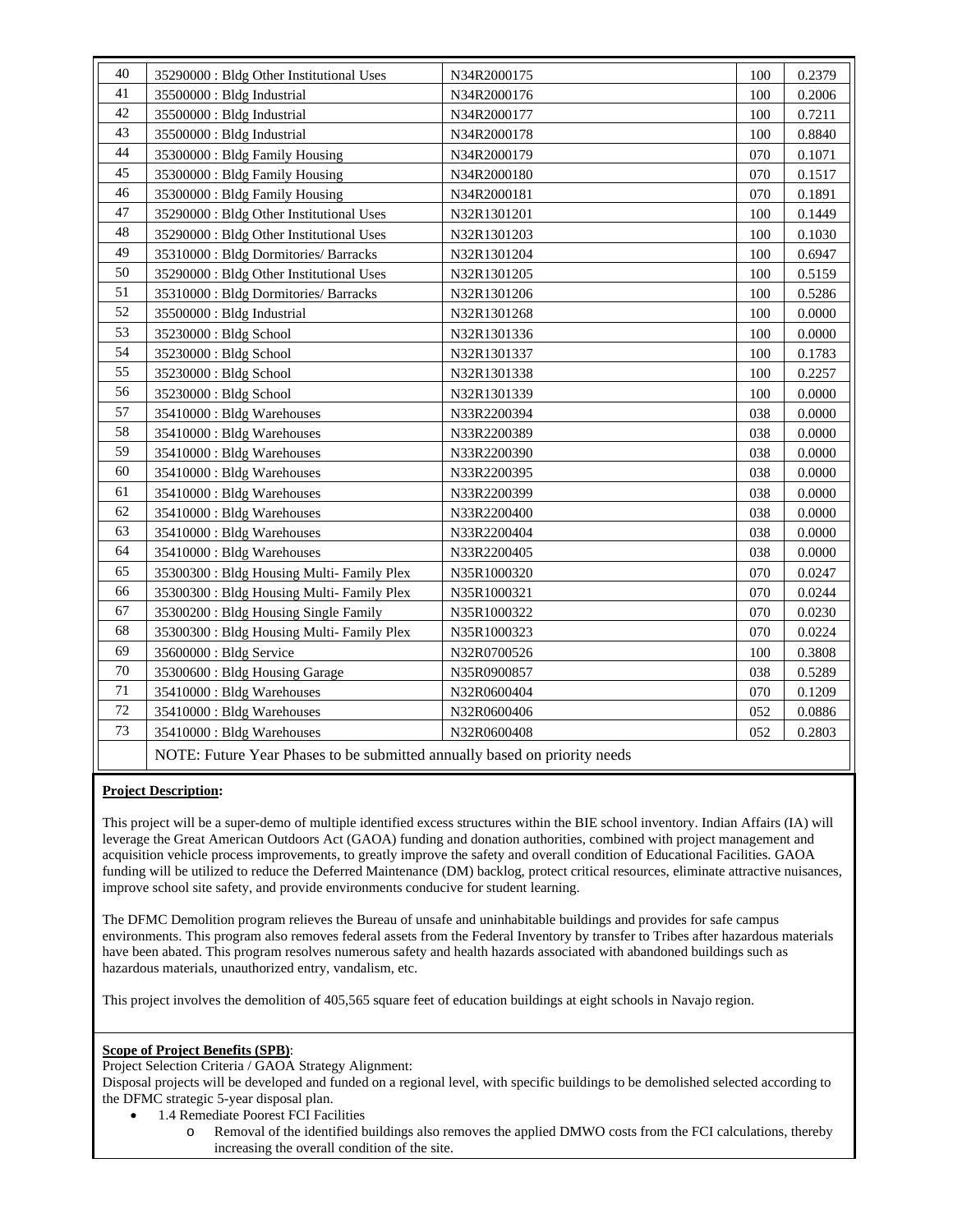- 2.1 Reduce or Eliminate Deferred Maintenance
	- o When an asset is disposed of, the DM amount associated with the asset is removed from the IA-FMS and the FCI calculation.
- 2.2 Leverage Funding / Pursue Partnering Opportunities
- GAOA disposal funding can be leveraged with other programs within DFMC, including the SACI site assessments and new school construction requiring the removal of old, excess school buildings.
- 2.3 Reduce Annual Operating Costs
	- o Operation and maintenance costs currently being expended to address the excess buildings will be eliminated.
	- 2.4 Remove, Replace, or Dispose of Assets
- 3.1 Address Safety Issues
	- o Safety and Attractive Nuisance issues will be eliminated with the removal of the identified buildings coupled with site remediation as necessary.
- 3.2 Protect Employees / Improve Retention

Removal of visual-blight buildings will immediately improve the visual aspects of the school sites, providing an improved aesthetic atmosphere.

#### **Investment Strategy (IS)**:

The demolition of the identified buildings will reduce deferred maintenance in the following ways;

- Deferred Maintenance Work Orders contained within the Maximo system will be removed for all buildings addressed in this GAOA super-demo project.
- When an asset is disposed of, the DM amount associated with the asset is removed from the IA-FMS and the FCI calculation.
- Operations and Maintenance (O&M) applied to these buildings will also be eliminated.
- Total deferred maintenance reduction of this project: **\$29,041,259**

#### **Consequences of Failure to Act (CFA):**

Without this project, students will continue to be exposed to an educational environment containing derelict and potentially dangerous buildings, potentially jeopardizing safety and negatively impacting academic performance.

#### **Ranking Categories:**

| FCI/API (40%) |          | FCI 0.1329 | API 81 Score = $40$ |                                                                                                                                                                     |  |
|---------------|----------|------------|---------------------|---------------------------------------------------------------------------------------------------------------------------------------------------------------------|--|
| <b>SPB</b>    | $(20\%)$ |            | Score = $20$        |                                                                                                                                                                     |  |
| IS            | $(20\%)$ |            | Score = $20$        |                                                                                                                                                                     |  |
| <b>CFA</b>    | (20%)    |            | Score = $15$        |                                                                                                                                                                     |  |
|               |          |            |                     | Combined ranking factors = $(.40 \times API/FCI \text{ score}) + (.20 \times SPB \text{ score}) + (.20 \times IS \text{ score}) + (.20 \times CFA \text{ score}) =$ |  |
|               |          |            |                     |                                                                                                                                                                     |  |

**Capital Asset Planning** Exhibit 300 Analysis Required: N/A

**Total Project Score: 95** 

#### **Project Costs and Status**

| <b>Project Cost Estimate (this PDS):</b><br>\$<br>Deferred Maintenance Work:<br>\$14,194,775<br>Capital Improvement Work:<br>$\Omega$<br>\$14,194,775<br>Total: | $\frac{0}{0}$<br>100<br>$\boldsymbol{0}$<br>100 | <b>Project Funding History:</b> (entire project)<br>Appropriated to Date:<br>FY21 GAOA Funding:<br>Other Non-GAOA Funding:<br>Future GAOA Funding to Complete Project<br>Future Non-GAOA Funding to Complete Project:<br>Total: |                                   | \$14,194,775<br>\$14,194,775 | $\Omega$ |
|-----------------------------------------------------------------------------------------------------------------------------------------------------------------|-------------------------------------------------|---------------------------------------------------------------------------------------------------------------------------------------------------------------------------------------------------------------------------------|-----------------------------------|------------------------------|----------|
| <b>Class of Estimate</b> (circle one):<br>Estimate Escalated to FY:<br>xx/xxxx                                                                                  | A B <b>ID</b>                                   | <b>Planning and Design Funds: \$'s</b>                                                                                                                                                                                          |                                   |                              |          |
| Sch'd<br>Dates:<br><b>Construction Award/Start:</b><br>09/2021<br>Project Complete:<br>12/2021                                                                  | Actual                                          | <b>Project Data Sheet</b><br>Prepared/Last Updated:<br>01/12/2021                                                                                                                                                               | <b>DOI</b> Approved:<br>11/2/2020 |                              |          |
|                                                                                                                                                                 |                                                 | <b>Annual Operations &amp; Maintenance Costs \$</b>                                                                                                                                                                             |                                   |                              |          |
| Current: \$902,000                                                                                                                                              | Projected: \$0                                  |                                                                                                                                                                                                                                 | Net Change: \$-902,000            |                              |          |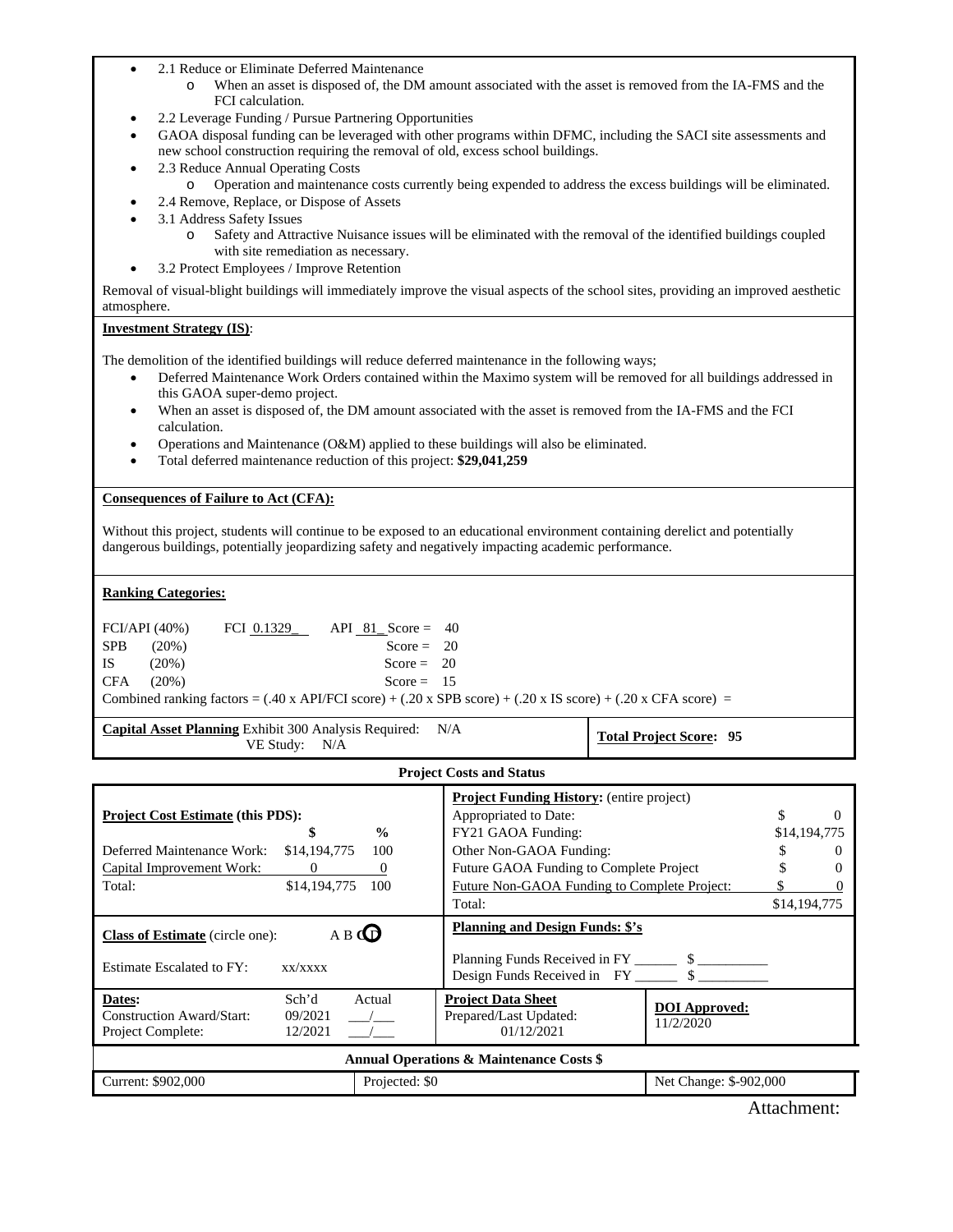| <b>Total Project Score/Ranking:</b>     | 61        |
|-----------------------------------------|-----------|
| Planned Funding FY: 2021                | \$607,880 |
| Eunding Course: Legacy Pesteration Eund |           |

Funding Source: Legacy Restoration Fund

|                                                      | Project Identification                                                                                                                                                       |               |
|------------------------------------------------------|------------------------------------------------------------------------------------------------------------------------------------------------------------------------------|---------------|
| <b>Project Title:</b> GAOA Super-Demo - Great Plains |                                                                                                                                                                              |               |
| Project Number: E008                                 | Unit/Facility Name: LOWER BRULE DAY SCHOOL, LITTLE WOUND DAY SCHOOL,<br>LONEMAN DAY SCHOOL, FLANDREAU INDIAN SCHOOL, MANDAREE DAY SCHOOL,<br>NORTHERN CHEYENNE TRIBAL SCHOOL |               |
| District/Field Office: Great Plains                  | Congressional District: SD At-Large, ND At-Large                                                                                                                             | State: ND, SD |

**Project Identification** 

#### **Project Justification**

| #              | <b>DOI</b> Asset Code                                                     | FRPP Unique Id #  | API: | FCI-<br>Before: |
|----------------|---------------------------------------------------------------------------|-------------------|------|-----------------|
| $\mathbf{1}$   | 35230000 : Bldg School                                                    | C57R0400206       | 100  | 0.0545          |
| $\overline{2}$ | 35230000 : Bldg School                                                    | A06R1300977       | 100  | 0.0510          |
| 3              | 35230000 : Bldg School                                                    | A06R1300978       | 100  | 0.0510          |
| $\overline{4}$ | $35500000$ : Bldg Industrial                                              | A06R0500320       | 100  | 0.0132          |
| 5              | 35300600: Bldg Housing Garage                                             | A1000341520000021 | 038  | 0.2654          |
| 6              | 35300000 : Bldg Family Housing                                            | F70E0200058       | 080  | 0.1591          |
| 7              | 35300000 : Bldg Family Housing                                            | A04R0300216       | 060  | 0.3420          |
| 8              | 35300000 : Bldg Family Housing                                            | A04R0300218       | 060  | 0.2769          |
| 9              | 35410000 : Bldg Warehouses                                                | A04R0300210       | 070  | 0.0000          |
| 10             | School, Secondary, Day                                                    | A15R0200374       | 100  | 0.5144          |
| 11             | School, Secondary, Day                                                    | A15R0200375       | 100  | 0.5408          |
|                | NOTE: Future Year Phases to be submitted annually based on priority needs |                   |      |                 |

#### **Project Description:**

This project will be a super-demo of multiple identified excess structures within the BIE school inventory. Indian Affairs (IA) will leverage the Great American Outdoors Act (GAOA) funding and donation authorities, combined with project management and acquisition vehicle process improvements, to greatly improve the safety and overall condition of Educational Facilities. GAOA funding will be utilized to reduce the Deferred Maintenance (DM) backlog, protect critical resources, eliminate attractive nuisances, improve school site safety, and provide environments conducive for student learning.

The DFMC Demolition program relieves the Bureau of unsafe and uninhabitable buildings and provides for safe campus environments. This program also removes federal assets from the Federal Inventory by transfer to Tribes after hazardous materials have been abated. This program resolves numerous safety and health hazards associated with abandoned buildings such as hazardous materials, unauthorized entry, vandalism, etc.

This project involves the demolition of 17,368 square feet of education buildings at six schools in Great Plains region.

#### **Scope of Project Benefits (SPB)**:

Project Selection Criteria / GAOA Strategy Alignment:

- 1.4 Remediate Poorest FCI Facilities
	- o Removal of the identified buildings also removes the applied DMWO costs from the FCI calculations, thereby increasing the overall condition of the site.
- 2.1 Reduce or Eliminate Deferred Maintenance
	- o When an asset is disposed of, the DM amount associated with the asset is removed from the IA-FMS and the FCI calculation.
- 2.2 Leverage Funding / Pursue Partnering Opportunities
- GAOA disposal funding can be leveraged with other programs within DFMC, including the SACI site assessments and new school construction requiring the removal of old, excess school buildings.
- 2.3 Reduce Annual Operating Costs
	- o Operation and maintenance costs currently being expended to address the excess buildings will be eliminated.
- 2.4 Remove, Replace, or Dispose of Assets
- 3.1 Address Safety Issues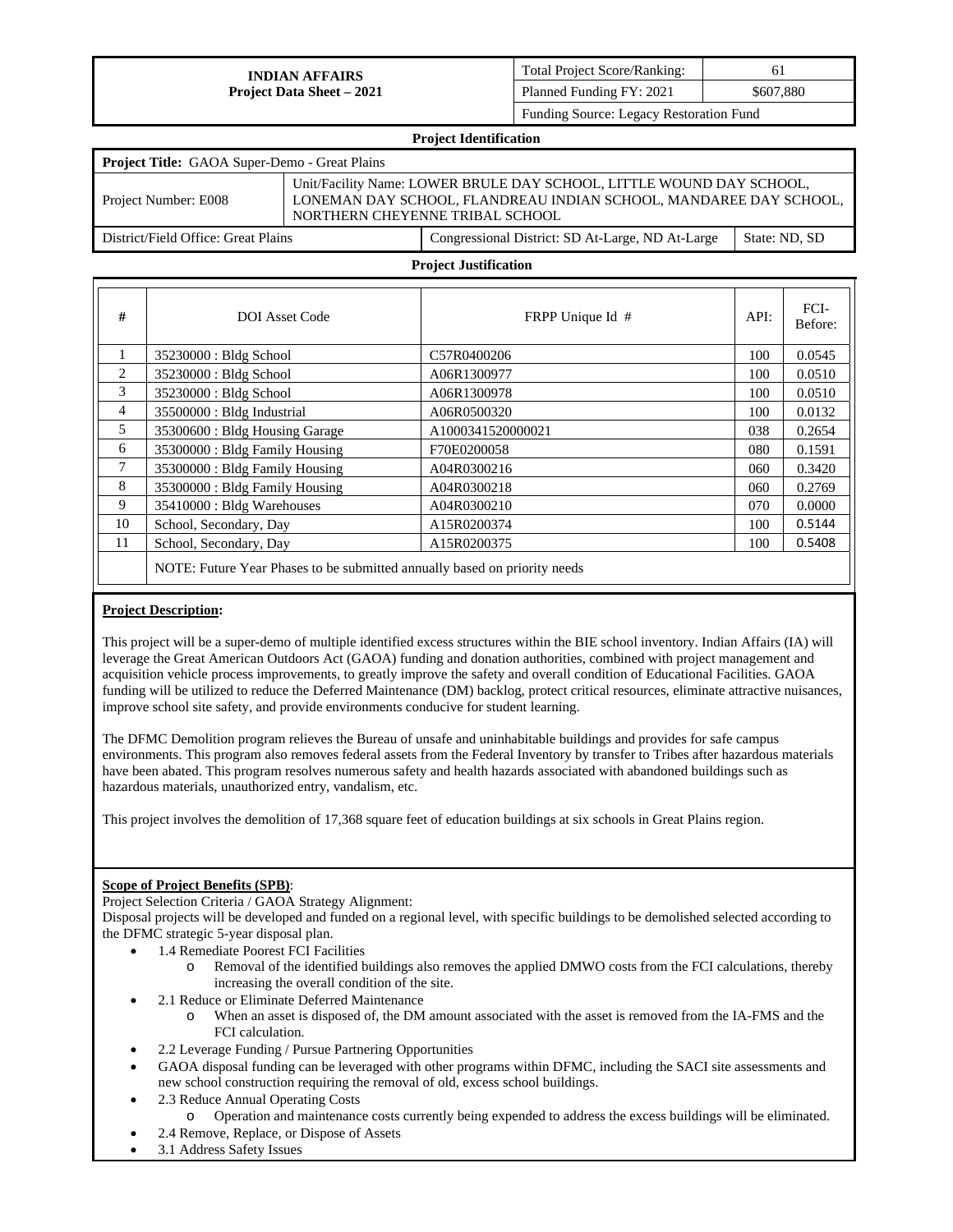- o Safety and Attractive Nuisance issues will be eliminated with the removal of the identified buildings coupled with site remediation as necessary.
- 3.2 Protect Employees / Improve Retention
	- o Removal of visual-blight buildings will immediately improve the visual aspects of the school sites, providing an improved aesthetic atmosphere.

#### **Investment Strategy (IS)**:

The demolition of the identified buildings will reduce deferred maintenance in the following ways;

- Deferred Maintenance Work Orders contained within the Maximo system will be removed for all buildings addressed in this GAOA super-demo project.
- When an asset is disposed of, the DM amount associated with the asset is removed from the IA-FMS and the FCI calculation.
- Operations and Maintenance (O&M) applied to these buildings will also be eliminated.
- Total deferred maintenance reduction of this project: \$591,244

## **Consequences of Failure to Act (CFA):**

Without this project, students will continue to be exposed to an educational environment containing derelict and potentially dangerous buildings, potentially jeopardizing safety and negatively impacting academic performance.

## **Ranking Categories:**

| CFA<br>$(20\%)$<br>Score = $15$<br>Combined ranking factors = $(.40 \times API/FCI \text{ score}) + (.20 \times SPB \text{ score}) + (.20 \times IS \text{ score}) + (.20 \times CFA \text{ score}) =$ |                                |
|--------------------------------------------------------------------------------------------------------------------------------------------------------------------------------------------------------|--------------------------------|
| <b>Capital Asset Planning Exhibit 300 Analysis Required:</b> N/A                                                                                                                                       | <b>Total Project Score: 61</b> |

**Project Costs and Status Project Cost Estimate (this PDS): \$ %**  Deferred Maintenance Work: \$607,880 100 Capital Improvement Work: 0 0 0 Total:  $$607,880$  100 **Project Funding History:** (entire project) Appropriated to Date:  $\qquad \qquad$  \$ 0 FY21 GAOA Funding: \$ 607,880 Other Non-GAOA Funding:  $\qquad \qquad$  \$ 0 Future GAOA Funding to Complete Project \$ 0 Future Non-GAOA Funding to Complete Project: \$ 0 Total: \$ 607,880 **Class of Estimate** (circle one): A B **C** D Estimate Escalated to FY: xx/xxxx **Planning and Design Funds: \$'s** Planning Funds Received in FY<br>Design Funds Received in FY<br>\$ Design Funds Received in FY\_ **Dates:** Sch'd Actual Construction Award/Start: 09/2021 Project Complete: 12/2021 **Project Data Sheet**  Prepared/Last Updated: 01/12/2021 **DOI Approved:**  11/2/2020 **Annual Operations & Maintenance Costs \$**  Current: \$7,000 Projected: \$0 Net Change: - \$7,000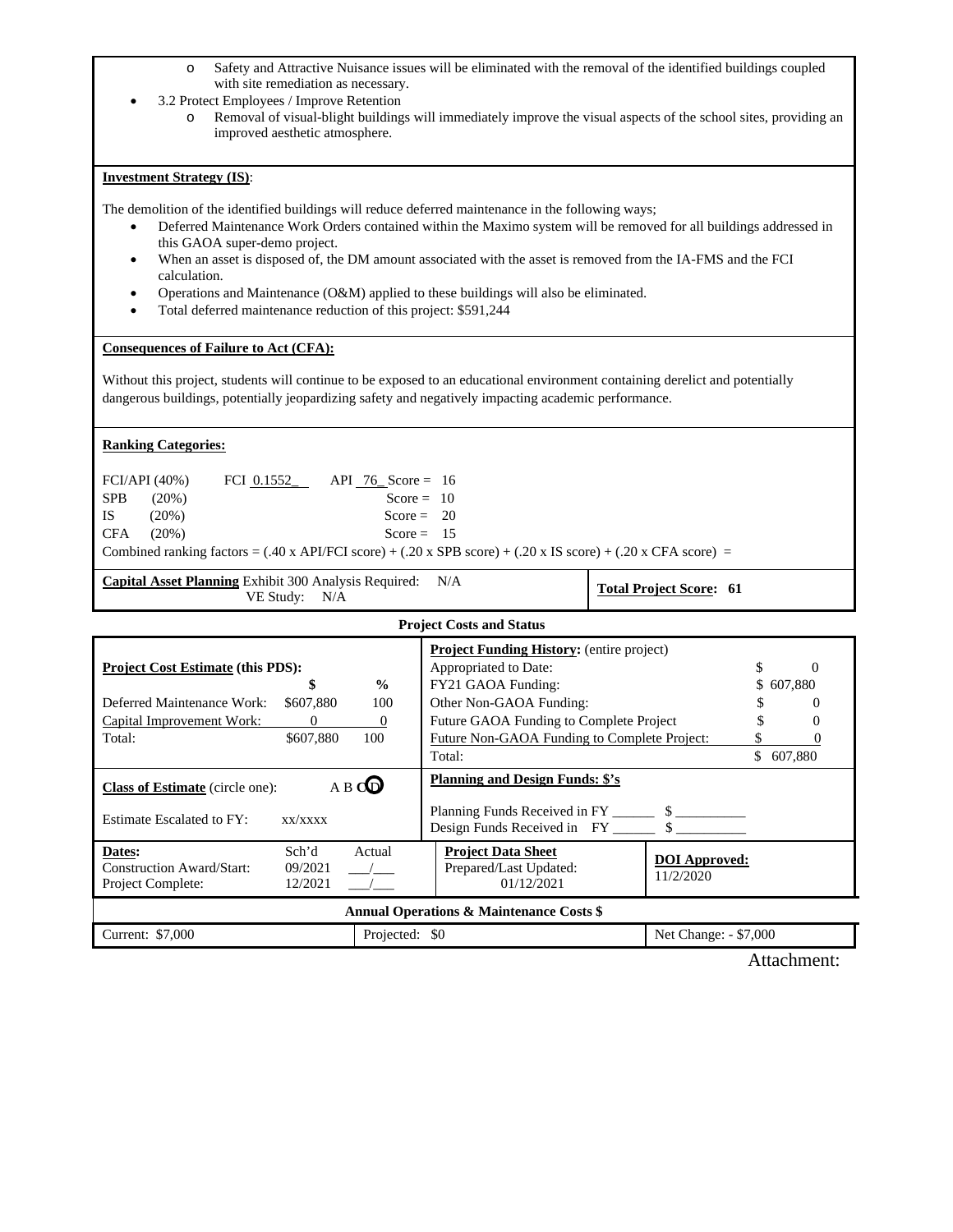Total Project Score/Ranking: 90 Planned Funding FY: 2021 \$ 587,965

Funding Source: Legacy Restoration Fund

# **Project Identification Project Title:** GAOA Super-Demo - Western Project Number: E010 Unit/Facility Name: HOTEVILLA BACAVI COMMUNITY SCHOOL, SANTA ROSA RANCH **SCHOOL** District/Field Office: Western Congressional District: AZ-01, AZ-03 State: AZ

#### **Project Justification**

| #              | <b>DOI</b> Asset Code                                                     | FRPP Unique Id # | API: | FCI-Before: |  |  |  |  |  |
|----------------|---------------------------------------------------------------------------|------------------|------|-------------|--|--|--|--|--|
|                | 35410000 : Bldg Warehouses                                                | H54R110T126      | 070  | 0.5474      |  |  |  |  |  |
| 2              | 35230000 : Bldg School                                                    | H54R110205B      | 100  | 1.0000      |  |  |  |  |  |
| 3              | 35230000 : Bldg School                                                    | H54R1100201      | 100  | 0.7148      |  |  |  |  |  |
| $\overline{4}$ | 35230400 : Bldg School Elementary                                         | H54R110201A      | 100  | 0.9634      |  |  |  |  |  |
| 5              | 35410000 : Bldg Warehouses                                                | H65R1400507      | 070  | 0.0747      |  |  |  |  |  |
| 6              | 35230000 : Bldg School                                                    | H65R1400T57      | 100  | 0.6125      |  |  |  |  |  |
|                | NOTE: Future Year Phases to be submitted annually based on priority needs |                  |      |             |  |  |  |  |  |

## **Project Description:**

This project will be a super-demo of multiple identified excess structures within the BIE school inventory. Indian Affairs (IA) will leverage the Great American Outdoors Act (GAOA) funding and donation authorities, combined with project management and acquisition vehicle process improvements, to greatly improve the safety and overall condition of Educational Facilities. GAOA funding will be utilized to reduce the Deferred Maintenance (DM) backlog, protect critical resources, eliminate attractive nuisances, improve school site safety, and provide environments conducive for student learning.

The DFMC Demolition program relieves the Bureau of unsafe and uninhabitable buildings and provides for safe campus environments. This program also removes federal assets from the Federal Inventory by transfer to Tribes after hazardous materials have been abated. This program resolves numerous safety and health hazards associated with abandoned buildings such as hazardous materials, unauthorized entry, vandalism, etc.

This project involves the demolition of 10,591 square feet of education buildings at two schools in Western region.

## **Scope of Project Benefits (SPB)**:

Project Selection Criteria / GAOA Strategy Alignment:

- 1.4 Remediate Poorest FCI Facilities
	- Removal of the identified buildings also removes the applied DMWO costs from the FCI calculations, thereby increasing the overall condition of the site.
	- 2.1 Reduce or Eliminate Deferred Maintenance
		- o When an asset is disposed of, the DM amount associated with the asset is removed from the IA-FMS and the FCI calculation.
- 2.2 Leverage Funding / Pursue Partnering Opportunities
- GAOA disposal funding can be leveraged with other programs within DFMC, including the SACI site assessments and new school construction requiring the removal of old, excess school buildings.
- 2.3 Reduce Annual Operating Costs
	- o Operation and maintenance costs currently being expended to address the excess buildings will be eliminated.
- 2.4 Remove, Replace, or Dispose of Assets
- 3.1 Address Safety Issues
	- o Safety and Attractive Nuisance issues will be eliminated with the removal of the identified buildings coupled with site remediation as necessary.
- 3.2 Protect Employees / Improve Retention
	- Removal of visual-blight buildings will immediately improve the visual aspects of the school sites, providing an improved aesthetic atmosphere.